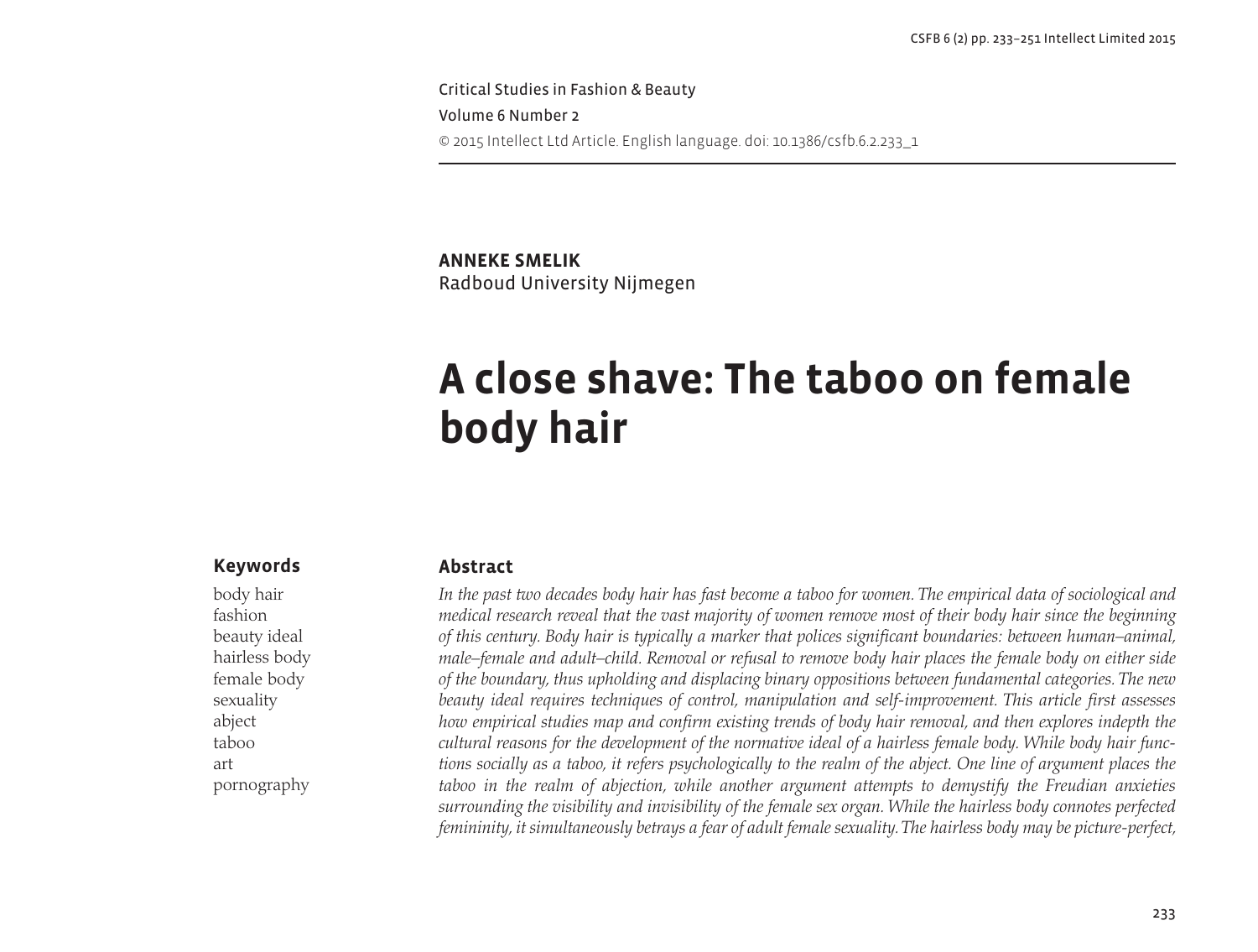*but its emphasis on visual beauty runs the risk of disavowing the carnality of lived life. The hair-free trend of today's beauty ideals affirms that the twenty-first-century body is a work in progress.*

#### **A taboo on female body hair**

Today, at least in the West, the normative standard of beauty ideals requires a virtually hairless body for women. The differences between hair on the head and body hair are huge: head hair is a sign of health, power, youth, vitality and attractiveness (Leach 1958), while hair on the body is traditionally connoted as dirty, ugly, superfluous, sexual and animalistic (Hollander 1993; Lesnik-Oberstein 2006). As the demand for a hairless body is hardly a century old (Herzig 2015), the empirical figures today are quite staggering: in the twenty-first century some kind of body hair removal is prevalent amongst almost all women across various demographic groups in western countries: some claim 99% (Herzig 2015: 9); others even 99.7% (Toerien, Wilkinson and Choi 2005: 402).1 No wonder that in the past few decades the removal of body hair has become a big industry and the subject of many articles and commercials in popular magazines, websites and TV programmes endorsing methods like shaving, plucking, tweezing and waxing, to 'permanent' removal by electrolysis, laser or light surgery. Women dedicate an enormous amount of their time and money to the practice of body hair removal (Herzig 2015). Although naturally endowed with body hair, adult women have to pretend to be bald from the forehead down with a skin as smooth as an egg shell.

As the practice of hair removal is so ubiquitous, it is quite remarkable that in 2014 several artists and brands featured images of women *with* armpit hair or pubic hair. The first input for 'a more natural look' was instigated by Cameron Diaz in her *Body Book* (2014).2 In the same month American Apparel pulled a joke in Downtown Manhattan by featuring a few mannequins in a shop window dressed in transparent lingerie and endowed with fully-grown-out pubic hair.<sup>3</sup> In March the French journal *Libération* published a supplement on Women's Day with the title 'Féministes de tout poil', a pun signifying 'feminists of all kinds' where 'à poil' literally means hairy or naked.4 The humorous cover image and four more hilarious images inside show images of naked women with large wigs instead of pubic hair. The photos are part of a series *Lady Manes* (2012), eight self-portraits by the American photographer Rhiannon Schneiderman, who 'wants to interrogate our norms, reconsidering femininity, and women's objectification that is still dominant in our society'.<sup>5</sup> In April 2014, photographer Ben Hopper published his photo series *Natural Beauty*, in which he portrays young women with hairy armpits, arguing against 'the societal "brainwashing" done by the beauty industry' (Hopper 2014).

The counter examples to the contemporary ideal of a smooth and hairless body indicate that a fierce debate is on. Indeed, in 2013 an online article for the *New York Style Magazine* started to

- 1. In this article I focus exclusively on western culture. As we will see below, empirical research has concentrated on women in the United States, the United Kingdom, Australia and Europe.
- 2. See Santiago (2014).
- 3. See for example, Stampler (2014).
- 4. *Libération*, 8–9 March 2014, p. III of supplement.
- 5. The photographs were discussed a few months earlier in the *Huffington Post*, 17 December 2013: [http://www.hu](http://www.huffington-post.com/2013/12/)ffington[post.com](http://www.huffington-post.com/2013/12/)/2013/12/ 17/rhiannonschneiderman\_n\_4455- 887. html. Accessed 23 September 2015.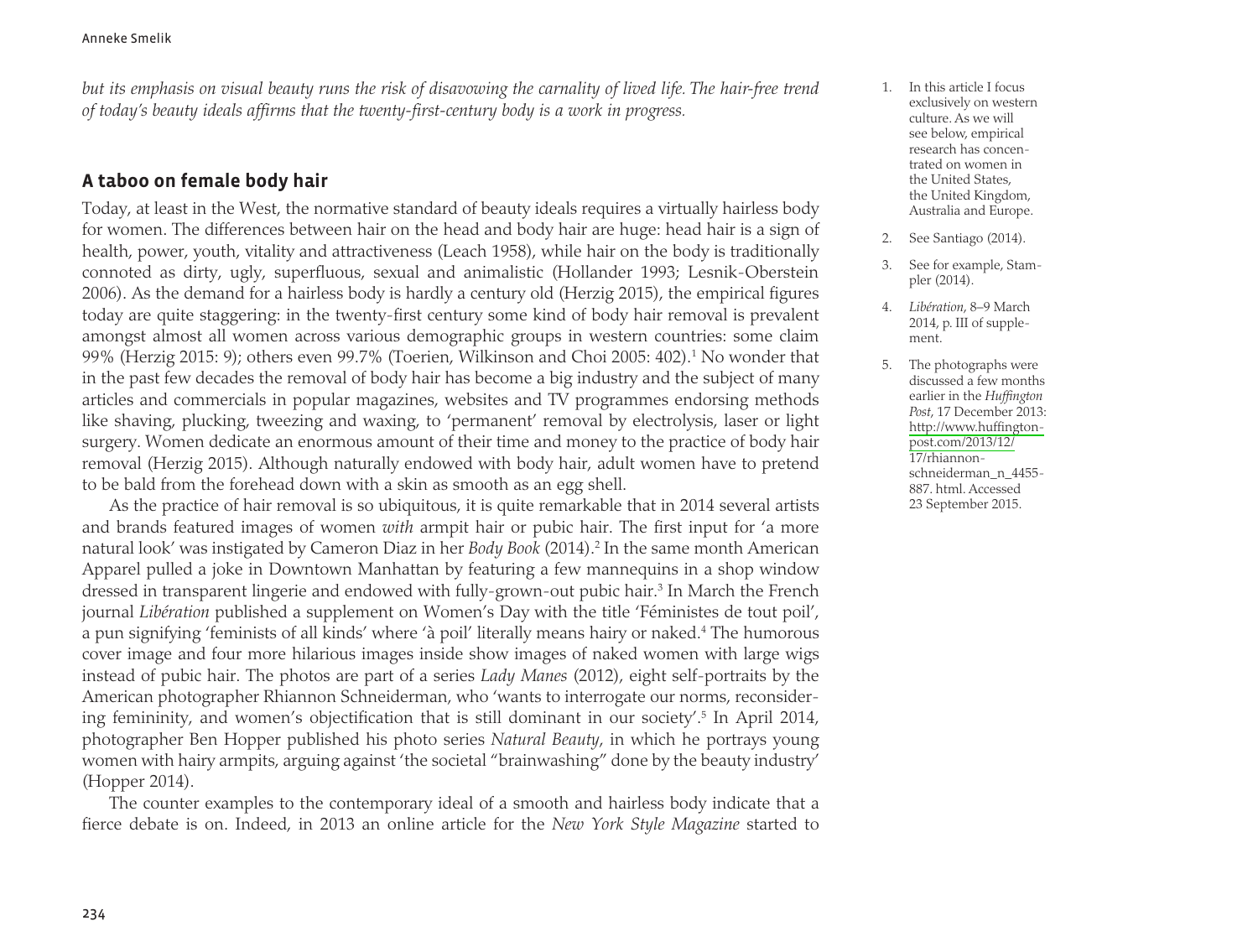- 6. Article by 'Kimberly', 28 May 2014 on *Ze.nl*. '*Ze*' ('*She*') is a beauty site f[or wom](http://www.ze.nl/p/155895/1_op_de_5_vrouwen_vindt_zichzelf_overbehaard)en: http:// [www.ze.nl/p/1](http://www.ze.nl/p/155895/1_op_de_5_vrouwen_vindt_zichzelf_overbehaard)55895/1\_ [op\\_de\\_5\\_v](http://www.ze.nl/p/155895/1_op_de_5_vrouwen_vindt_zichzelf_overbehaard)rouwen\_ [vindt\\_zich](http://www.ze.nl/p/155895/1_op_de_5_vrouwen_vindt_zichzelf_overbehaard)zelf\_overbehaard. Accessed 23 September 2015.
- 7. A completely hairless body and head are conventionally a sign of illness, e.g. of hair disease like *alopecia areata*, or of the chemical treatment of cancer. This aspect of the hairless body falls outside the scope of this article.

question the ideal of the hairless female body, mostly focusing on the 'barren landscape' of the pubic area (Hess 2013). But in spite of some pleas and calls for a more natural look, a Dutch review in 2014 among 1,200 women showed that 96% of women do not want to follow the new trend of letting armpit or pubic hair grow and show.<sup>6</sup> In the United Kingdom, too, the general consensus is that 'the bush is not back' (Boyle 2014). In fact, the news is that the bikini line in the United States has now been extended to 'the front as well as the back', including the buttocks (Gray 2014).

I argue that in the past few decades hairlessness has fast become an integral part of the western beauty ideal to such an extent that female body hair has become a *taboo*. This new fashion in body grooming has not always been the case; in fact, complete body hair removal is quite recent. As Rebecca Herzig writes, 'The ubiquity of personal hair removal in the United States is particularly striking given its relative novelty' (2015: 10). Exploring the historical and cultural reasons for the recent development of the normative ideal of a hairless body in contemporary western culture, frames the discussion of the female hairless body as an effect of institutionalized discourses and cultural practices in the Foucauldian sense of 'technologies of the self' (Foucault 1988). Underlying the notion of the technologies of the self is a belief that the human body can and should be controlled, altered and perfected; a belief that has dramatically increased since the early twentieth century (Featherstone 1991). In fact, the body has become a project, as Chris Shilling argues: 'In the affluent West, there is a tendency for the body to be seen as an entity which is in the process of becoming; a *project* which should be worked at and accomplished as part of an *individual's* self-identity' (2013 [1993]: 4, original emphases). This usually implies regular practices of aesthetic modification and maintenance of the body, such as dieting, physical exercise, make-up and hair-styling, removal of body hair and cosmetic surgery. Joanne Entwistle explains that when the 'body has become part of a project to be worked at', fashion is an important way of styling the human body (2000: 19). Fashions usually come and go, but the removal of body hair looks like a trend that is here to stay.

I start with a brief survey of empirical studies that map and confirm existing trends of body hair removal. I then move on to semiotic and psychoanalytic interpretations of the taboo on female body hair, especially in relation to its rather recent extension to the most intimate parts of the body. The semiotic method focuses on possible meanings, codes and effects of body images in a particular context (Hall 1997; Rose 2012: 103). The psychoanalytic framework aims at revealing deeper motives for body hair removal. One line of argument places the taboo in the realm of abjection, while another argument attempts to explain the anxieties surrounding the visibility and invisibility of the female sex organ with reference to the cultural fantasy that Freud identified as castration fear. Finally I relate my discussion to the notion of body hair as a biological and social marker that polices and shifts several significant boundaries: between human and animal, adult and child, male and female, human and machine, and health and illness.7 Removal or refusal to remove body hair places the female body on either side of the divide, thus upholding and displacing binary oppositions between

↔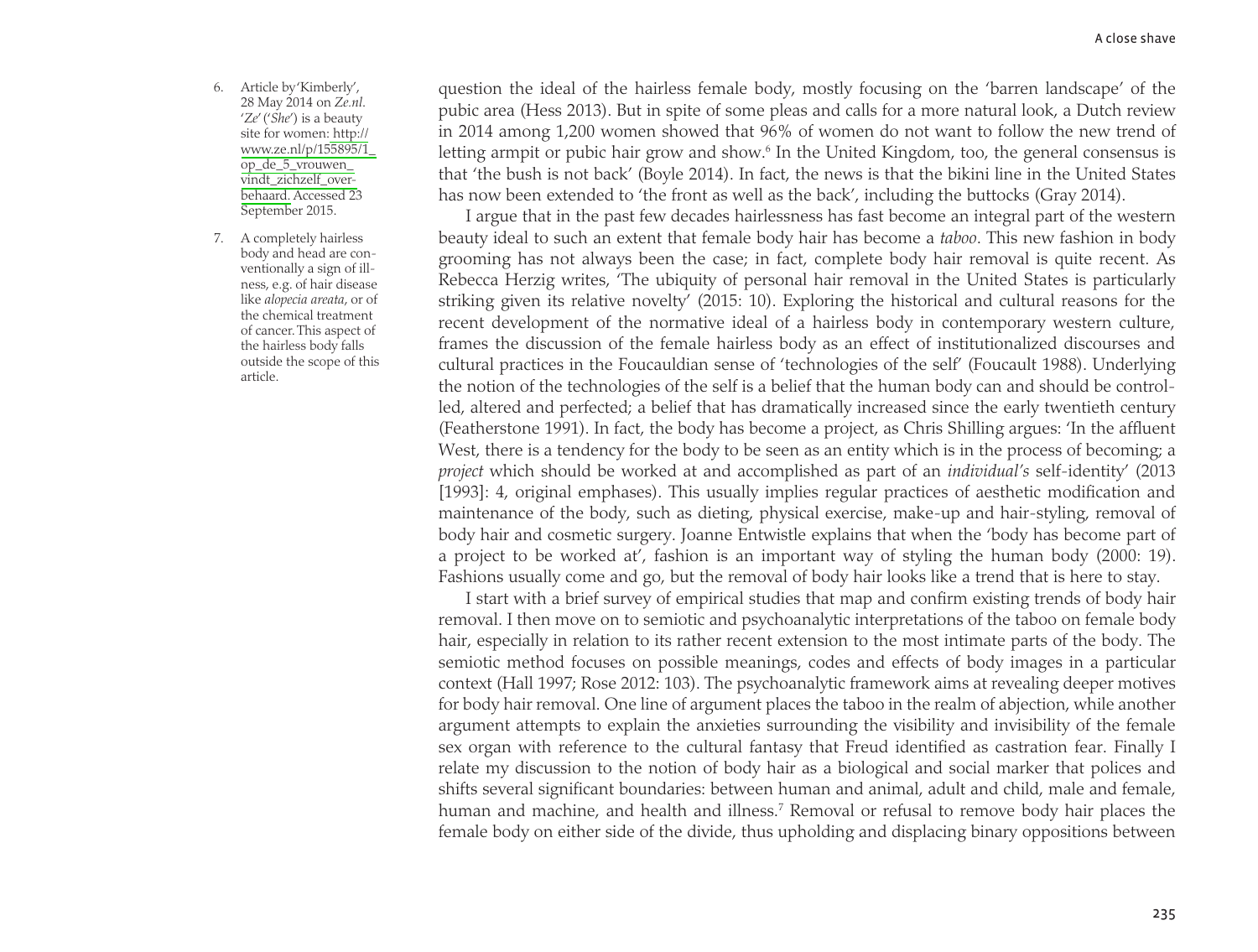fundamental categories. Some aspects of the hair-free trend appear to cement gender and other categorical differences, while other aspects seem to render differences in a state of flux, affirming that the twenty-first-century body is always in the process of becoming.

#### **Empirical data on body hair removal**

Academic studies of the hairless body are mostly written from a quantitative sociological or medical perspective.8 Although body hair removal is not restricted to our time nor to western culture,9 women in the West historically started removing hair from their armpits around World War I (Hope 1982: 93). On the basis of an examination of advertisements, beauty books and fashion catalogues, Christine Hope (1982) claims that the practice of the removal of female body hair was actively promoted between 1915 and 1945 in America as part and parcel of producing a certain kind of femininity for white women. The practical reason was the exposure of skin due to changes in fashion. As dresses and skirts became shorter and bathing suits revealed more skin, armpit and leg hair were looked upon as ugly, dirty, unnecessary and unsexy. Rather than buying into the explanation of an American obsession with 'cleanliness', Hope argues that the absence of body hair is signified as feminine, and hairiness as masculine (1982: 98). In this cultural system the smooth female body 'doesn't really mean "womanly", it means "childlike"', whereas masculinity is equated with adulthood (99).

The literature on women's body hair usually refers to white women, mostly overlooking differences of class and 'race' or ethnicity. In 1991 Basow found in her US sample that 81% of Caucasian women removed their leg and/or underarm hair. Caucasians have hairier bodies than Asians or Africans (Cooper 1971; Hope 1982; Hiltebeitel and Miller 1998; Sherrow 2006), hence it can be argued they have greater 'need' for depilation. However, although her sample of black women was too small for definitive conclusions, Basow's study suggests that there may exist different social norms for black and white women. More blacks than whites reported not removing their leg hair, and if they did, they reported fewer reasons related to social norms. However, in a more recent empirical study about grooming of body hair among low-income Hispanic, black and white women, DeMaria and Berenson discovered that 'pubic hair grooming was extremely common among women of varying demographics' (2013: 226).

Figures for the United States, Australia and the United Kingdom confirm that body hair removal for women is on 'an enormous and continuing increase' and is spreading to more body parts, including the pubic area (Tiggemann and Hodgson 2008: 894).<sup>10</sup> In 1998 Tiggeman and Kenyon found in their Australian university female student sample that 91% depilated their leg hair, and 93% their underarm hair. Tiggemann and Lewis found in 2004 that 97% of university women in Australia removed their leg and underarm hair. This was confirmed in 2008 by Tiggemann and Hodgson: 97% of Australian female students regularly removed their leg and

- 8. Little has been written about the meaning of body hair, contrary to the meanings and symbolism of hair on the head, see e.g. Leach 1958.
- 9. Most classical accounts refer to practices of body hair removal in Ancient Egypt, Greece and Rome, with incidental references to regions across the world (Cooper 1971; Hope 1982); Herzig (2015) has included a chapter on the hairlessness of Native Americans.
- 10. To my knowledge there are no figures available for other western countries. Although anecdotal information suggests that the norm of hairlessness differs slightly for countries as France, Spain and Italy, it can be expected that in a global economy and media culture deviations from the norm are minimal.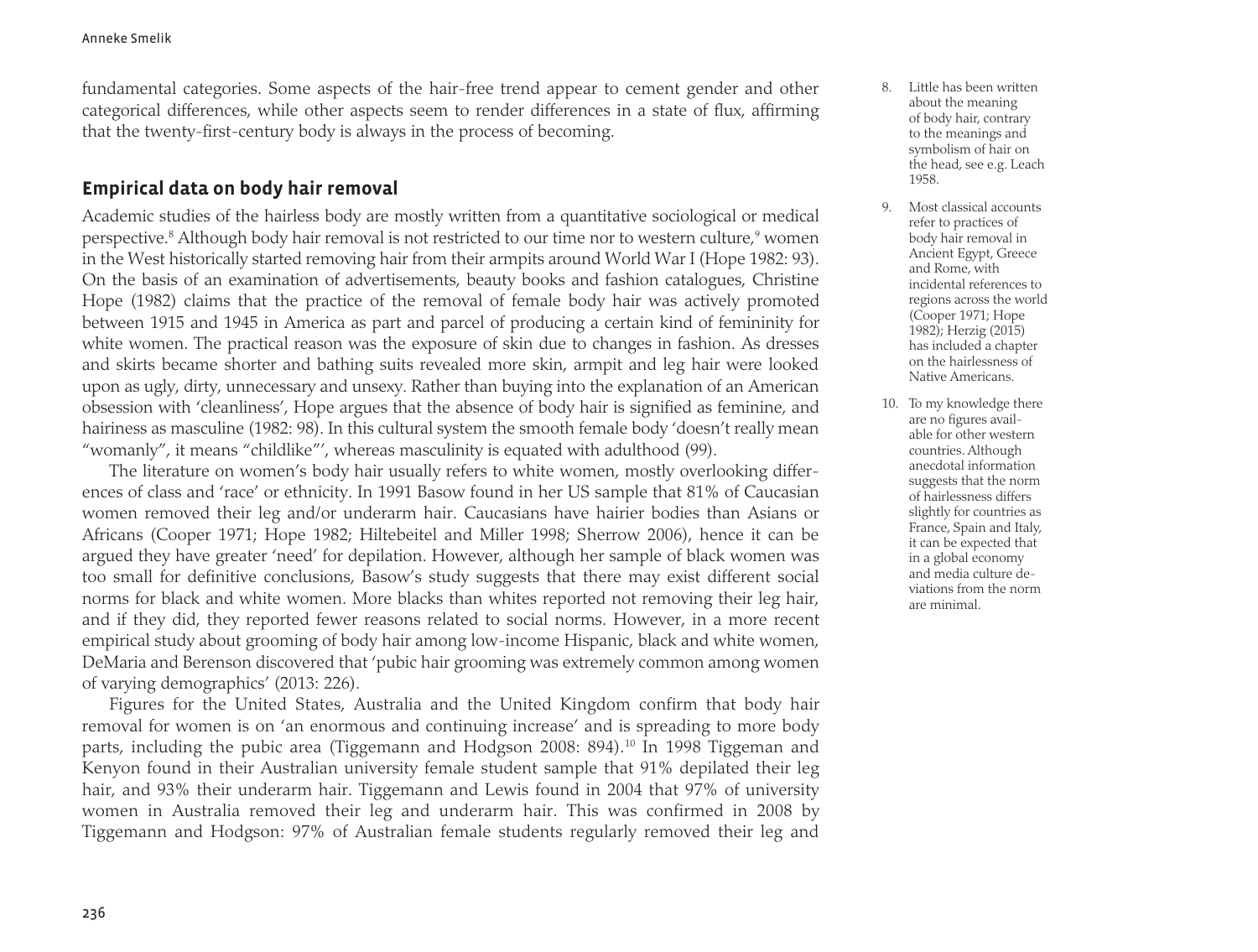underarm hair; 60% removed some of their pubic hair; while 48% removed most or all of it. By 2005, the figures for the United Kingdom are equally overwhelming: Toerien, Wilkinson and Choi (2005: 402) found that 99.71% of women reported having removed some body hair at some time in their lives, which means virtually all women! Most commonly, 98% depilated underarms; 93% legs; and 85% the pubic area, largely the 'bikini line', with 31% reported having removed more than bikini line hair. Interestingly, their data show that age is an important factor: the older the women are (50+), the less they depilate. This finding is confirmed by Herbenick et al. (2010) for the grooming of pubic hair. This may indicate that older women conform less to the norm, or that the norm today is much stronger than it was when these women were growing up (Toerien, Wilkinson and Choi 2005: 404). The findings are by now over a decade old but are corroborated by more recent research that shows body hair removal now standardly includes the pubic area (Herbenick et al. 2010) and is distributed across lines of class, 'race' and ethnicity (DeMaria and Berenson 2013). Rebecca Herzig writes that

more than 99% of American women voluntarily remove hair, and more than 85% do so regularly, even daily. The usual targets, for the moment, are legs, underarms, eyebrows, upper lips, and bikini lines. Those habits, furthermore, appear to transcend ethnic, racial and regional boundaries.

(Herzig 2015: 10–11)

As she wittily puts it in her conclusion, 'we are all plucked' (2015: 191).

Empirical research confirms that today a smooth, hairless body has become the norm for women in western culture; that most women conform to that norm; that body hair removal is increasing; and that it is spreading to more body parts, most notably the private parts of the pubic and perineal area. While in the 1970s to shave or not to shave was still a feminist issue, depilation seems to be 'feminism's lost battle' (Spencer 2003). Sociological studies point to the impact of media in endorsing consumer culture's normative standards of beauty. They point out that the ideological impact of the ideal of hairlessness is 'part of the same sociocultural message that women's bodies are not acceptable as they are' (Basow and Braman 1998: 644). A smooth and perfect skin is a 'taken-for-granted' aspect of acceptable femininity (Toerien and Wilkinson 2004; Toerien, Wilkinson and Choi 2005). The conformity to beauty norms results in 'a cycle of effort to maintain the illusion that femininity is effortless' (Toerien and Wilkinson 2003: 339). However, while media play an important part in disseminating beauty ideals, there are deeper underlying reasons for hairlessness as the norm for femininity. Extending the feminist critique of the troubling normativity of beauty ideals in contemporary western society, I propose to examine the cultural background of those norms and the fears and desires they trigger.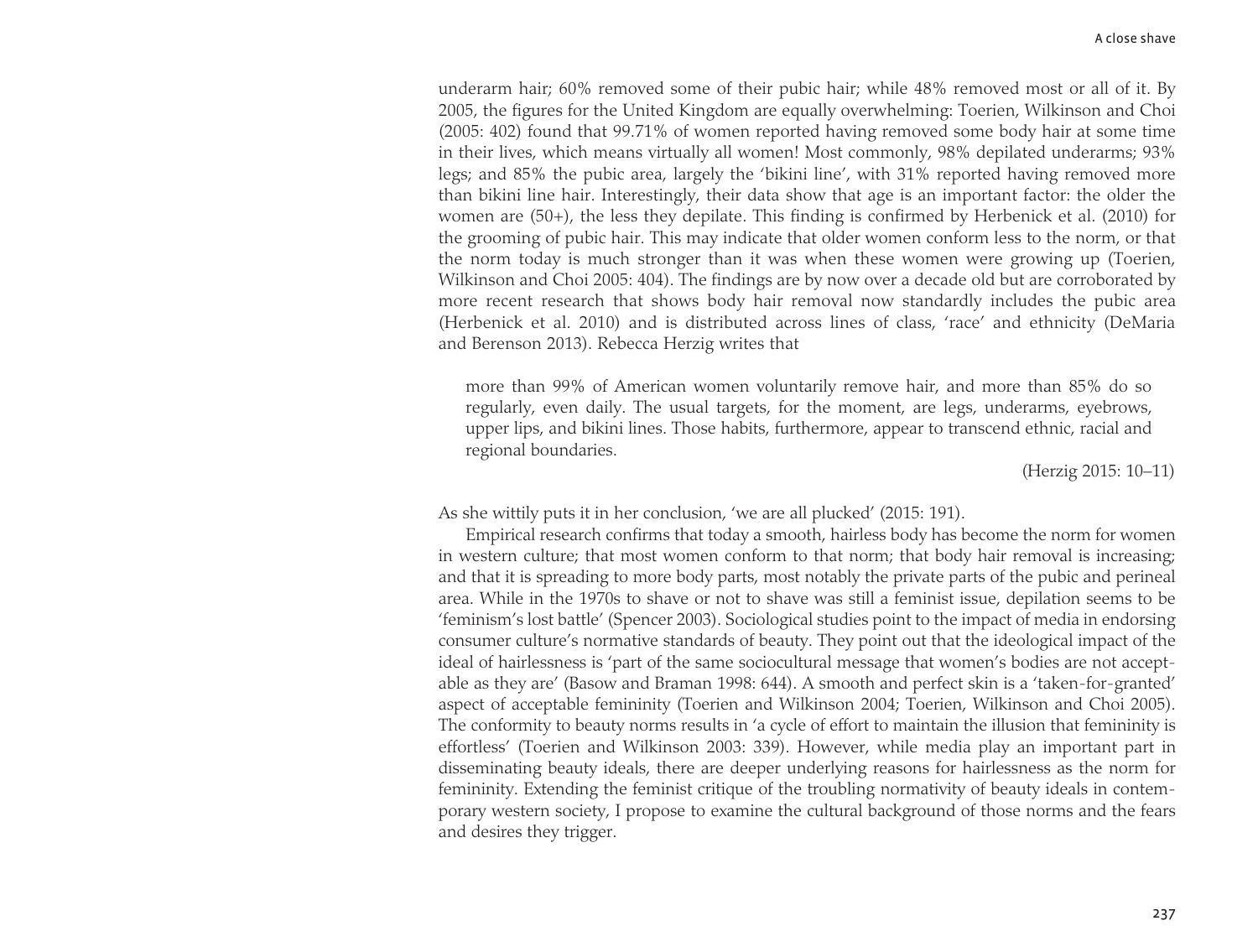#### **Disgust of female body hair: The abject**

Body hair for women is now such a strong transgression of the norm as to have become a taboo (Lesnik-Oberstein 2006). A famous example is Julia Roberts's appearance on the red carpet for the opening night of *Notting Hill* (Roger Michell) in London in 1999. She was glamorously dressed in a sleeveless red glittering gown with exquisite make-up and hairdo, but with a tuft of underarm hair to which the media and the public responded with outrage. The picture of her hairy armpit was reprinted time and again, for example reappearing in 2003 in British celebrity magazine *NOW* as one of the top-ten 'celebrity clangers', as the cover story's title ran. The image circulates on the Internet as a *faux pas* of this popular film star, for example accompanying a short article on *Daily Mail* online in 2008 on the 'unsightly hairy armpits' of Anne Robinson, the presenter of the British television programme *The Weakest Link* (BBC Two, 2000–2012) (Daily Mail Reporter 2008). Such outrage at Roberts's and Robinson's 'transgression' indicates the extent to which hairy body parts for women meet with social disapproval.

Negative attitudes towards female body hair in popular culture are supported by empirical research. In sociological and medical studies, such as the ones discussed above, women report 'femininity' and 'sexual attractiveness' as the main reasons for their hair removal practice (e.g. Tiggemann and Hodgson 2008: 890). Equating 'femininity' with 'hairlessness', or vice versa, 'hairiness' with 'masculinity', points to an idealization of the woman's body as 'naturally' smooth, while body hair is in fact a biological sign of adult maturity. Basow and Braman (1998) have found that both men and women view a woman *with* body hair as less sexually attractive, sociable and intelligent than the same woman *without* body hair. Investigating the relationship between body hair and disgust sensitivity, Tiggemann and Lewis found that both genders respond with disgust to female body hair. In fact, they report 'the almost absurd finding that attitudes toward women's underarm hair have become aligned with attitudes toward flyswatters and maggots in meat' (Tiggemann and Lewis 2004: 386). They explain disgust as a defensive emotion to protect the body and soul from contamination. It also hints at a cultural ambivalence since psychoanalytically speaking, disgust and desire are two sides of the same coin, as we shall see below (Van Lenning, Maas and Leeks 2001: 95).

The response of disgust relegates female body hair to the realm of the 'abject'; that which has been ejected out of the social order as dirty, impure, improper or unclean. Julia Kristeva (1982) explains the abject as something that signifies an unstable boundary between the inside and outside of the body. Hair forms literally the boundary between the inside and outside of the body, and can thus be loathed as '[w]hat disturbs identity, system, order. What does not respect borders, positions, rules. The in-between, the ambiguous, the composite' (Kristeva 1982: 4).

Being both *in* and *on* the skin body hair polices a boundary: its follicle is inside the body, while the shaft is visible outside of it. For Kristeva, this precarious inside/outside position puts body hair in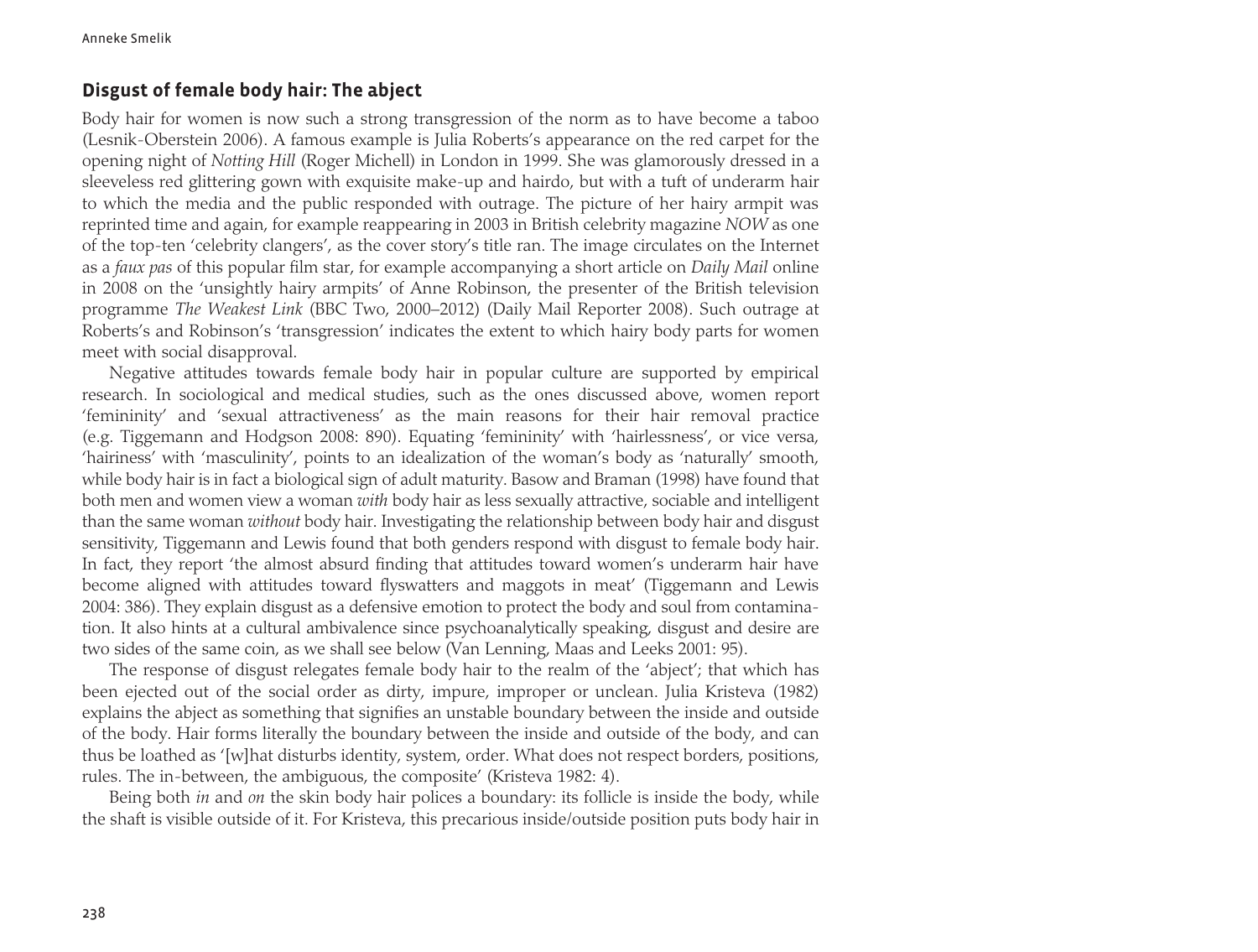the category of the abject. Kristeva argues that the abject has to be made radically other in order to be excluded from the self. Body hair is easily removed, hence can be 'abjected'. Hair is related to corporeal waste, in that hair falls out or can be removed. We all know the disgust at the sight of finding hairs in the drain of the sink. The psychological process of abjection is revealed in the description of body hair by respondents in sociological research as dirty, messy, smelly, unhygienic, gross, repulsive and disgusting.

Mary Douglas's seminal book *Purity and Danger* (2002 [1966]), in which she studies why and how 'dirt' becomes tabooed, may give further insight into the contemporary loathing of female body hair. In her anthropological study of 'dirt' she admonishes 'to remember that there is no such thing as dirt; no single item is dirty apart from a particular system of classification in which it does not fit' (2002 [1966]: xvii). What counts as dirt is contextual; each and every society or time signifies different elements as dirty or impure. In order to understand what is considered dirty and hence dangerous in a particular society, Douglas argues, we need to understand society's 'deepest fears and desires' (148). Bodily symbolism, as the ideal of hairlessness that I discuss here, is, in Douglas's eyes, about confronting 'the great paradoxes of existence' (148). The question then is why in contemporary modern society female body hair has come to be endowed with such meanings of dirt and danger. Douglas argues that bodily margins are 'specially invested with power and danger' (149). 'All margins are dangerous', she writes, but

We should expect the orifices of the body to symbolise its specially vulnerable points. Matter issuing from them is marginal stuff of the most obvious kind. Spittle, blood, milk, urine, faeces or tears by simply issuing forth have traversed the boundary of the body. So also have bodily parings, skin, nail, hair clippings and sweat.

(Douglas 2002 [1966]: 150)

This is an important insight because body hair and especially armpit hair are connected to sweat while pubic hair covers an orifice.

For Douglas, bodily symbolism mirrors cultural and social experience. What functions psychologically as the abject – as an ultimate object of disgust – figures socially as a taboo. Douglas reminds us that a taboo depends 'on a form of community-wide complicity' (2002 [1966]: xii). The empirical figures of 99% of women removing body hair confirm a community-wide, if not worldwide complicity in upholding the contemporary taboo on female body hair. In order to understand the deepest fears and desires that body hair instils and symbolizes, I further explore the insight that both Douglas and Kristeva have given us: that what counts as dirty in a society or as abject in a psyche, has to do with upholding, defending or crossing boundaries.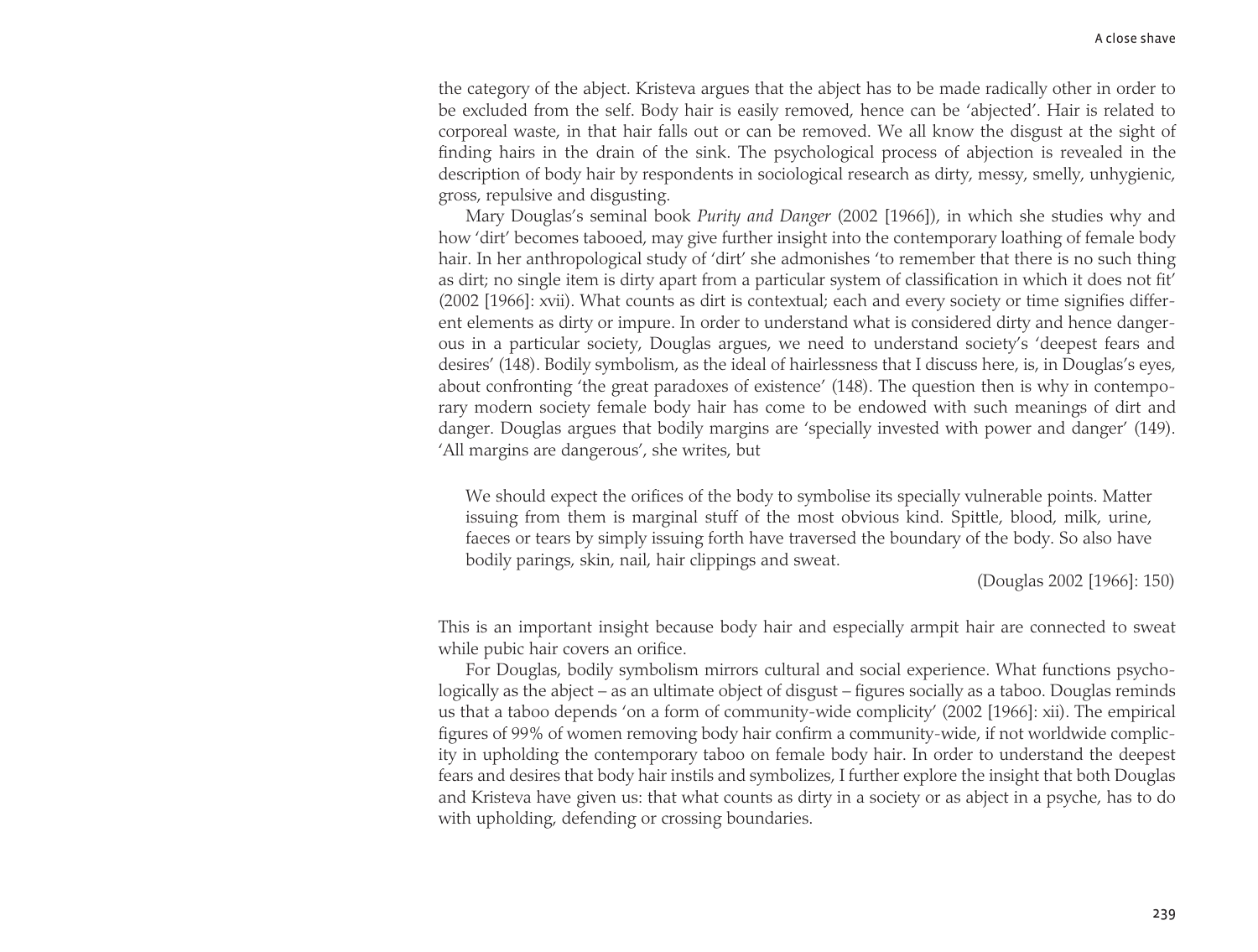#### **Body hair as boundary marker**

The notion of the abject points to the importance of body hair as a margin or boundary. The danger lies in the challenge to the way in which a society has organized the world in clear categories. In this context it means that body hair apparently challenges established classifications. We already saw that hair is a physical margin that borders the inside and outside of the body. But body hair also points to several socially upheld categories, for example, the boundary between human and animal. Body hair threatens to position the human body as (too) close to the furry mammal, especially the primates that humans evolved from. Kristeva mentions animality as one of the threatening mental images responsible for the primal repression of the abject (1982: 12). The abjection of body hair thus points to a strong desire to reassert a strict boundary between human and animal.

A highly technological society like ours reinforces the border between humans and furry mammals. We saw above that the body is a project. All kinds of 'technologies of the self', as Foucault calls them, help this project along. They include health care, fitness, dieting or beauty care. Technologies assist humans in controlling, altering and perfecting their body. These practices point to a society that pushes the human body further away from nature in the direction of culture. Together with the removal of body hair, the image of the human body is definitely one of ultimate control. Technologies thus help to relegate body hair to the waste bin of contemporary culture, which allows for a high degree of artificiality. By disciplining and controlling the materiality – hairiness – of the flesh, humans turn away from nature with a touch of disgust: they do not want to be a 'naked ape' (Morris 1967) but a hairless human.

Another boundary that body hair establishes – or erases – is the one between men and women. Men are biologically hairier than women because of the male hormone androgen testosterone. Tiggemann and Lewis quite rightly argue that the link between animality and the abject is gendered. They point out that men's body hair does not elicit the same negative reaction as female body hair (2004: 386). In that sense women are positioned more ambivalently with regard to nature and animals than men. However, gender differences are complex in relation to body hair. Not only do more and more men remove body hair, they also treat more and more parts of the body, extending from the chest and the back to the armpits, legs, genitals and buttocks (Boroughs, Cafri and Thompson 2005; Martins, Tiggemann and Churchett 2008). The relative hairlessness of the modern male body brings it closer to the female body, while new grooming practices like the hipster beard reassert sexual difference. The fact that men are more willing to groom their looks (Simpson 2002) shows that both genders subject themselves readily to technologies of the self, exerting practices of control, improvement and manipulation of the body.

Body hair also marks the boundary between childhood and adulthood. Children are naturally hairless while body hair is a secondary sexual characteristic for mature humans. Removing body hair in general and pubic hair in particular makes the adult body look younger and more infantile.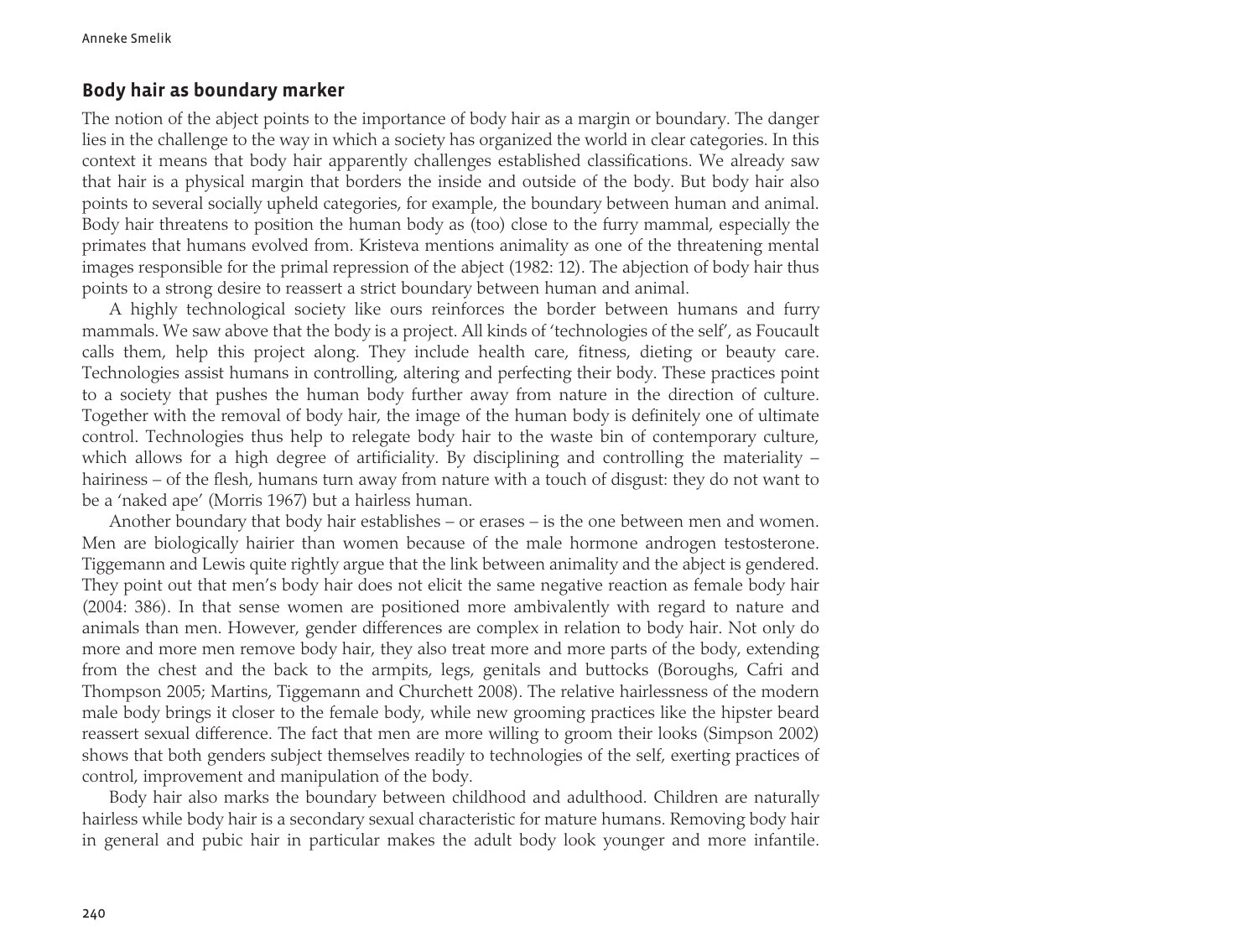Together with the demand for fit and slim bodies, the hairless body plays into the contemporary beauty ideal of 'forever young'. The cult of youth is promoted in the fashion industry with its deployment of very young models. Additionally, visual culture makes very little room for older models, pop stars or actresses (Sobchack 2004; Church Gibson 2013). In order to further understand the ambiguities surrounding the absence or presence of body hair, I want to place the removal of pubic hair in a historical and cultural context.

#### **The receding hairline**

In the past two decades the pubic hairline has receded further and further, revealing hairless pubic and perineal areas (Peixoto Labre 2002; Toerien, Wilkinson and Choi 2005; Lesnik-Oberstein 2006; Herbenick et al. 2013; Herzig 2015). The consensus is that the practice started in the late 1990s when fashion revealed an increasingly greater area of naked flesh with the high-leg cut of swim gear, bikinis and underwear (cf. Trager 2006: 118; Braun, Tricklebank and Clarke 2013). The history of pubic hair is thus, as Louise Tondeur remarks, also a 'history of clothes and fashion' (2006: 58). Pubic hair fashion was popularized by women's magazines in the late 1990s, which promoted the aestheticization of pubic hair by shaping it into patterns, like the 'landing strip', a triangle, a heart or even a logo (most famously with Gucci's controversial commercial in 2003 which depicted a 'G' shaven into a woman's pubic hair). The fashionable trend of the 'Brazilian wax' (small strip of hair) or the 'Hollywood wax' (all pubic hair removed) was made mainstream by an episode of *Sex and the City* (HBO, 1998–2004) ('Sex and another City') in 2000 (Herzig 2015: 135). Only eight years later, visible pubic hair is already portrayed as a *faux pas*: in a scene of the first *Sex and the City* [movie \(M](https://en.wikipedia.org/wiki/Michael_Patrick_King)ichael [Patric](https://en.wikipedia.org/wiki/Michael_Patrick_King)k King, 2008) Carrie, Samantha and Charlotte (and the audience) are shocked when they notice Miranda's unkempt red pubic hair peeping out of her bikini. Miranda's friends read it as a sign of her status as a divorcee and single working mother who does not have the time nor the need to keep herself sexually attractive for a partner. The removal of pubic hair was even discussed in an episode from *The Sopranos* (HBO, 1999–2007) ('Two Tonys') in 2004. When one of the mobsters returns from prison after twenty years, he notes as one of the biggest changes in society that 'women shave their bushes now'. In an article in *The Observer* in 2002, Cath Ripley described pubic hair removal as 'the ultimate barometer of how fashionable you really are'. A few years later, the cover of the first issue of *Observer Woman* in 2006 showed a picture of a nude woman kneeling down on sexy sandals with high heels – the image of attractiveness except for the dark stubble on her legs. In the accompanying article, entitled 'plucking hell', journalist Polly Vernon writes about the unforgiving norm of a smooth skin: 'It's politically indefensible, time-consuming and hurts like hell. Yet, over the last year, British women have spent £280 million removing their excess body hair' (Vernon 2006: 39). In the past decade, women's magazines have featured many articles on genital depilation, thus making it into a new norm of beauty care (Ramsey et al. 2009: 2106).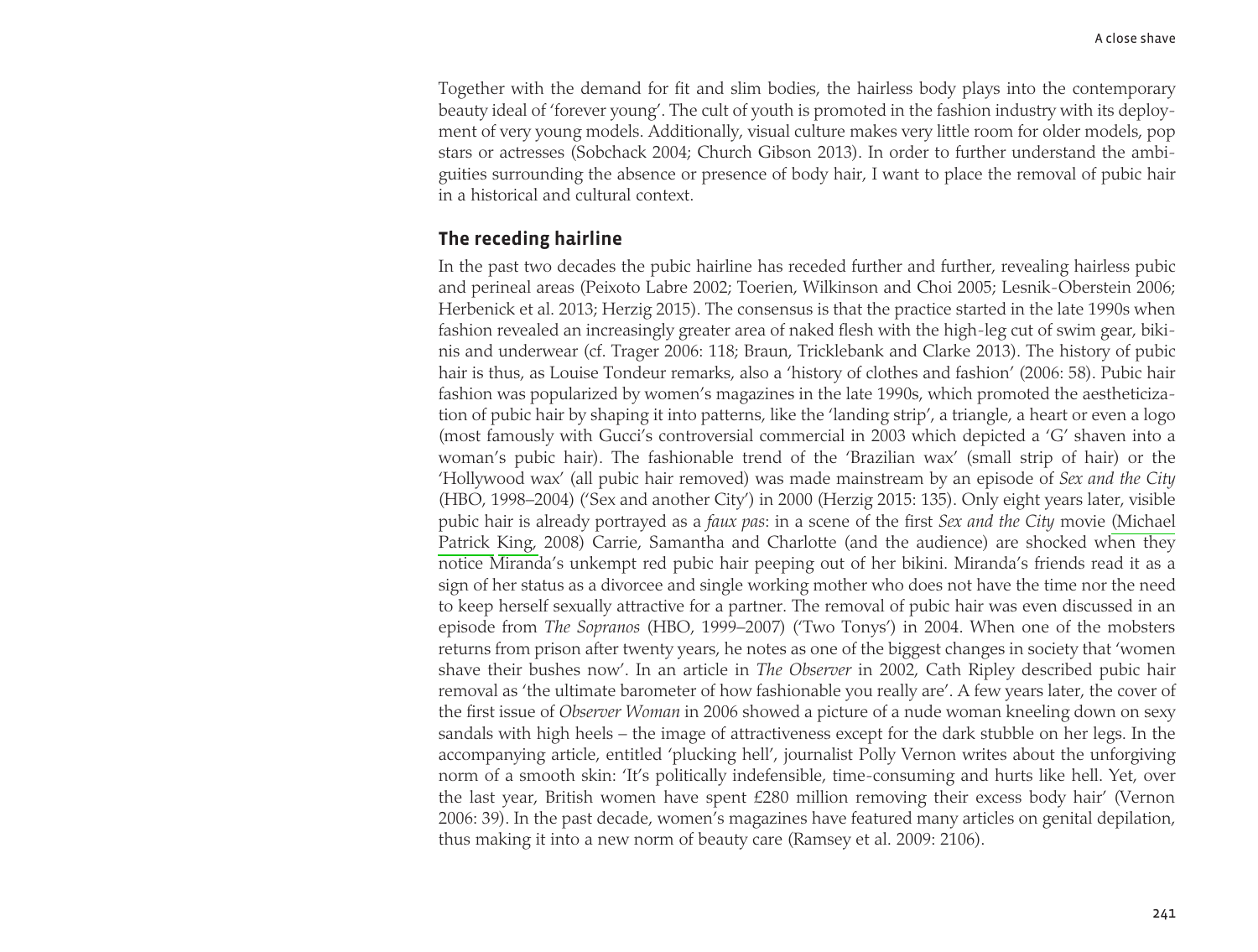These examples serve to show that the removal of pubic hair receives quite a lot of attention in mainstream media, but it still begs the question why. Fashion alone does not seem enough of a reason for the incredibly quick and widespread adoption of this practice. The rapid diffusion of genital depilation is even more baffling considering 'the intense pain of the procedure' of waxing those highly intimate and tender parts of the body (Herzig 2015: 148). Several studies suggest that visual pornography has been and still is a major influence on body hair depilation (Ramsey et al. 2009; Schick, Rima and Calabrese 2011). Ramsey et al. claim: 'The acceptance of pubic hair removal as the norm may well be linked to the increased accessibility of Internet-based pornography, and this may lead to ever greater numbers of individuals removing all or some of their pubic hair' (2009: 2109).

Interestingly, genital depilation is a fairly recent phenomenon in pornography. Schick, Rima and Calabrese found that in *Playboy* between 1953 and 2007, 'pubic hair became less visible […] as years increased' (2011: 76). Their empirical evidence shows that only from 1990 onwards has the pubic hair of female models been modified; until then either the *mons pubis* remains invisible or pubic hair is unaltered.

The recent change towards total hairlessness in pornographic representation is interesting when put in a historical perspective. Until the 1990s pornography was characterized and even defined by the *presence* of pubic hair (Ramsey et al. 2009: 2105). There is thus a suggestion that genital depilation was initially a way of avoiding censorship (Herzig 2015: 141). The development from a hairy vulva to a hairless body in pornography stands in direct opposition to the visual arts where the representation of the female body developed the other way around: from a hairless body to a hairy one. Anne Hollander (1993) argues that the visual arts knew a long tradition, in fact from classical times onwards, of representing a hairless vulva, erasing hair and labia into a blank area of white flesh. In western pictorial art some delicate fleece could be present, but the Renaissance art painters developed an image of an 'absolutely hairless female body' (Hollander 1993: 137). Pornographic art of the seventeenth and eighteenth century represented the female body with downy hair as a sign of lascivious sexuality, while in pictorial art pubic hair was either covered by the famous fig leaf or by the model's hand, or absent, confirming the idealization of the female body into a smooth figure.

This started to slowly change in the nineteenth century with the advent of realism. Visual reality demanded a more realistic approach, making the representation of the 'natural' female body more 'artistically acceptable' (Hollander 1993: 139). Hollander refers to preliminary studies by Ingres at the end of the eighteenth century, of the female body with thick pubic hair. But such representations were left out of the final version of the paintings. Similarly, drawings by Thomas Eakins at the end of the nineteenth century feature pubic hair, but they were made for private patrons. Hollander does not pursue the first realist renderings of female pubic hair in art, but some contemporary scholars name *La Maja Desnuda*/*The Nude Maja* (1799) by Francisco Goya as the earliest depiction of pubic hair in a European painting, and Gustave Courbet's controversial *L'Origine du monde*/*The Origin of*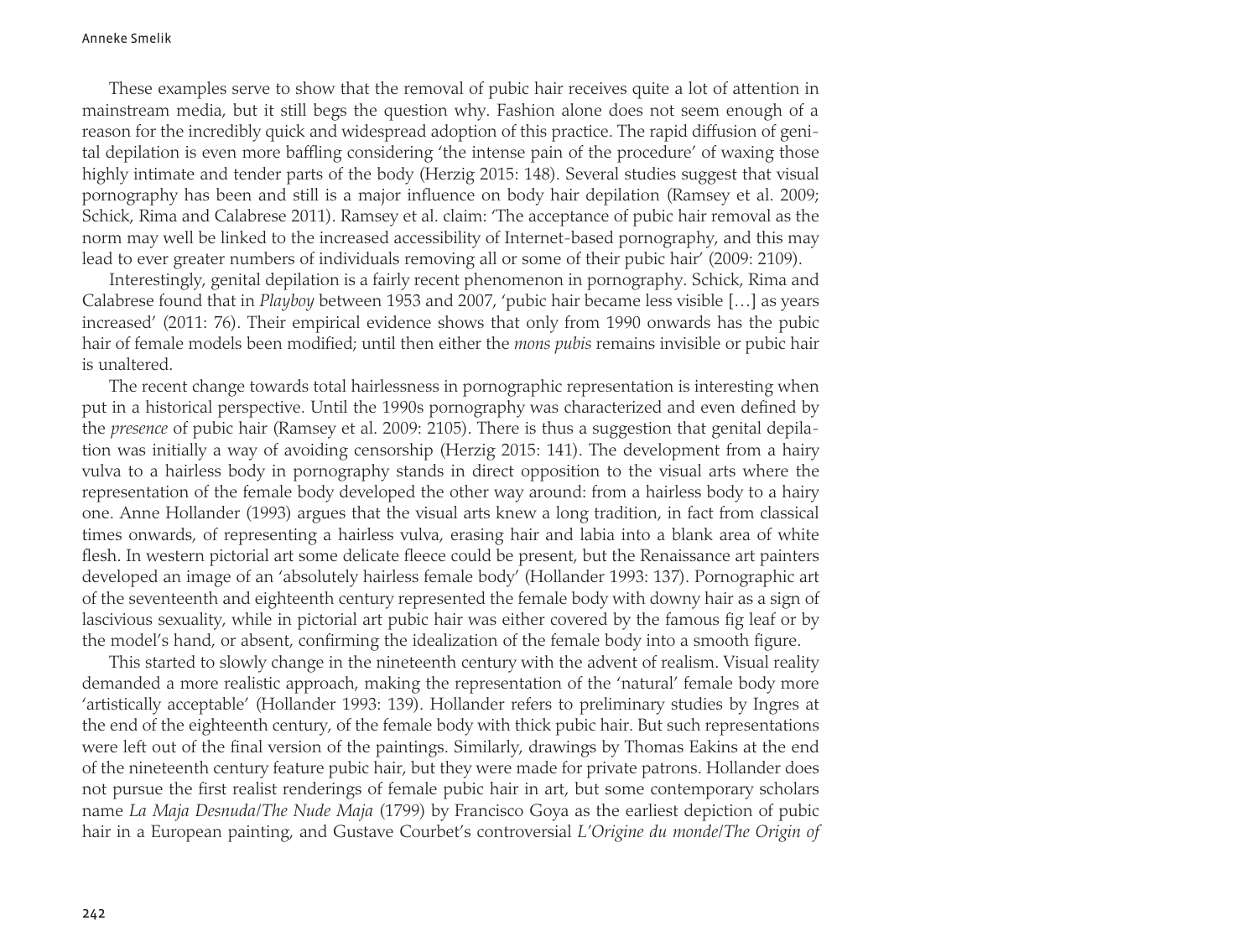- 11. Surprisingly, neither Trager (2006) nor Ramsey et al. (2009) supply any references for these claims, other than a reference to Wikipedia.
- 12. Again, popular journalism shows just how strong the norm of a hairless pubic area has become: when a porn actress refuses to shave her vulva, it is described as 'shocking' and a 'scandal' (Manniheim 2012).

*the World* (1866) as the first painting that depicts the female sex with a dark mass of pubic hair as well as with the labia showing (Trager 2006; Ramsey et al. 2009.<sup>11</sup> The reclining female body is only visible from the leg up to the breasts with full exposure of the hairy vulva; in the view of Gaillard and Windish it shows a 'woman reduced by the most archaic male fantasies to her sex' (2012: 168). *L'Origine du monde* was in fact considered so scandalous that it was never exhibited and remained in private property until quite recently (Nochlin 1986); it is now showcased in the Musée D'Orsay. Gradually, the 'female nude, now provided with its primary sexual attributes, assumes its scandalous course into the public' (Baert 2009: 113). Modernist art in the early twentieth century, for example Modigliani's or Schiele's nudes, generally feature pubic hair, but were considered pornographic and hence subjected to censorship (Baert 2009: 113). In spite of the avant-garde attempts to represent the female body differently, Hollander remarks that pubic fleece was still surrounded by discomfort and ambiguity. For example, it remained a photographic convention to blot out pubic hair with an airbrush well into the twentieth century (1993: 140).

The point here is that the representation of a vulva that is both hairless and visible such as we witness in pornography in the last few decades is quite a novel phenomenon.<sup>12</sup> An important explanation may lie in the 'hygienization' of the modern body. Respondents in empirical studies usually refer to the hairless vulva as clean, sexy and attractive, and to the hairy vulva as dirty and disgusting (Tiggeman and Hodgson 2008; Toerien and Wilkinson 2004; Toerien, Wilkinson and Choi 2005; Schick, Rima and Calabrese 2011; Braun, Tricklebank and Clarke 2013). However, hygiene is often a rationalization for much deeper fears and desires. It fits in with the tradition that Anne Hollander uncovered in western art history where body hair is used to signify adult, even 'bestial', 'dirty' and 'sinister' sexuality (1993: 137). Hygiene clearly means more than just cleanliness, because it refers back to the boundary between the hairless human and furry animal, but also exposes the fear of contamination from the abject. To push the argument further, I want to argue that the reasons for hairlessness in contemporary pornography, and in visual culture in general, may well have to do with cultural anxieties and the dynamics of seeing.

#### **To see or not to see**

Pornography is obsessed with what Linda Williams calls 'maximum visibility', which she describes as 'the imperative of all pornography to prove that real sex takes place', including low camera angles, the privileging of close-ups of body parts, and the lighting of otherwise obscured genitals (2008: 352). Obviously, hairlessness enables maximum visibility of the female sex organ. Shaving the *mons veneris* makes the pubis noticeably visible: the otherwise hidden labia and clitoris can now be seen. The absence of hair thus reveals the vulva entirely, turning it into a simultaneously vulnerable and sexual site/sight. I stress here the faculty of seeing because of the immense cultural shift of moving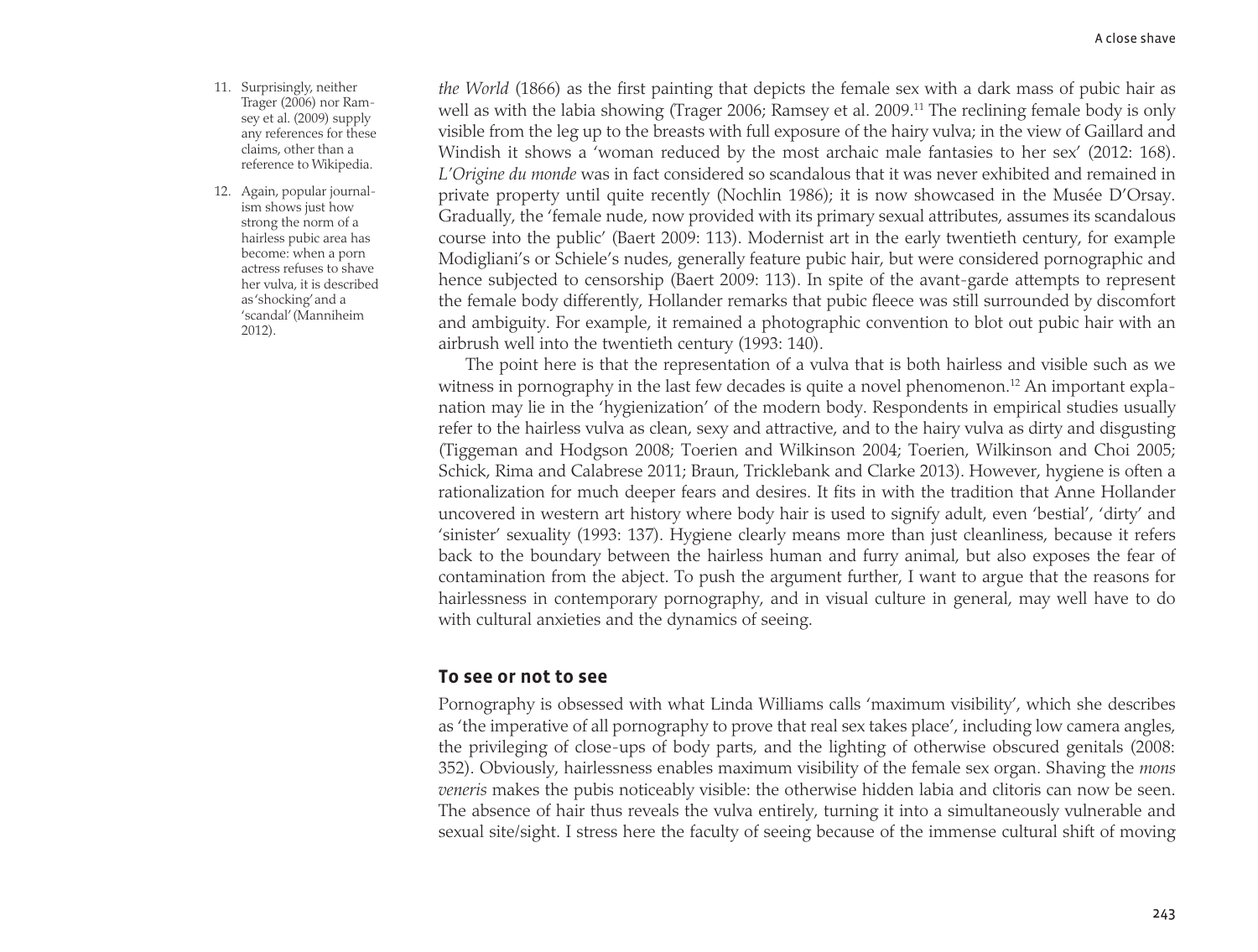the female genitals from invisibility to visibility. In his short article 'Medusa's Head', Freud (1955 [1922]) describes the sight of the female genitals as frightening and horrifying. They are, however, not terrifying because the vulva, the clitoris or the labia make the (male) spectator 'stiff with terror', but because, in Freud's view, there is *nothing to be seen* (Freud 1955 [1922]): 273; emphases added). Gaillard and Windish (2012) assess contemporary reactions to depictions of the hairy female body at the end of the nineteenth century, such as *L'Origine du monde* (for the privileged few who saw it), as quite ambivalent. Male viewers were disturbed by the graphic representation of the female sex 'that both fascinates and terrifies, attracts and repulses, that worries, upsets and disturbs' (2012: 168–69). Freud's famous text on the 'ugliness' of the female sex is thus another example of underlying male fear and anxiety. His view affirms the fantasy of castration: the female as a vision of the castrated male. Van Lenning, Maas and Leeks (2001) articulate the ambivalence of disgust/desire at the heart of the cultural attitude that the embodiment of the 'castrated' woman invokes. The horror of the sight of adult female genitals is, in the classical psychoanalytic viewpoint, that it invokes castration anxiety. While classical psychoanalysis may explain some of the irrational strength of the public reaction of disgust to hairy female bodies, I wish to put forward a different argument. The hairless body of today allows visual access to the female sex organ as a site/sight of plenitude: fully endowed with a visible clitoris, labia and a vagina. This representational overload may signify quite a cultural shift in meaning.

With the new norm of removing pubic hair we have thus moved away from 'the horror of nothing to see' (Freud 1955 [1922]): 273) to the ambivalent pleasure of seeing too much. Hairlessness points to, and even enhances, immense anxieties and paradoxical desires about the visibility and invisibility of intimate body parts. While it can be argued that the presence or absence of pubic hair is only visible to a sexual partner, visual culture of today is quite obsessed with a voyeuristic play of seeing or not seeing the female sex. The notorious scene where Sharon Stone unwraps her legs in *Basic Instinct* (Paul Verhoeven, 1992) comes to mind as one of the first instances of playing up to a stunned and intrigued audience. Today, numerous video clips, fashion photos and advertisements display young stars and models in titillating positions with their legs wide open, in tight clothes, revealing the absence of pubic hair although the actual sex is still – but barely – hidden from sight. Another example of today's fascination with peeking into female private parts are the snapshots of stars without underwear who reveal their hairless sex for the lenses of ever-intruding cameras, for instance when they get out of a car as it happened to Britney Spears and Paris Hilton.13

The relentless visualization of the body, up to the most intimate body parts, is a characteristic of contemporary visual culture. The Internet has helped to intensify, commodify and disseminate this trend. The question then is if and how earlier fears and anxieties – of animality, dirt and the abject – associated with the female sex have shifted. On the one hand, images of the hairless female sex deconstruct the 'horror of nothing to see' while laying bare the desire to see it all. Genital depilation 13. See fo[r instan](http://www.staticusers.net/britney-spears-pussy-nude/britney-spears-pussy-pictures-nude.php)ce, http:// [www.static](http://www.staticusers.net/britney-spears-pussy-nude/britney-spears-pussy-pictures-nude.php)users.net/ [britney-spea](http://www.staticusers.net/britney-spears-pussy-nude/britney-spears-pussy-pictures-nude.php)rs-pussy[nude/britne](http://www.staticusers.net/britney-spears-pussy-nude/britney-spears-pussy-pictures-nude.php)y-spears[pussy-pictu](http://www.staticusers.net/britney-spears-pussy-nude/britney-spears-pussy-pictures-nude.php)res-nude. php. Accessed 23 September 2015.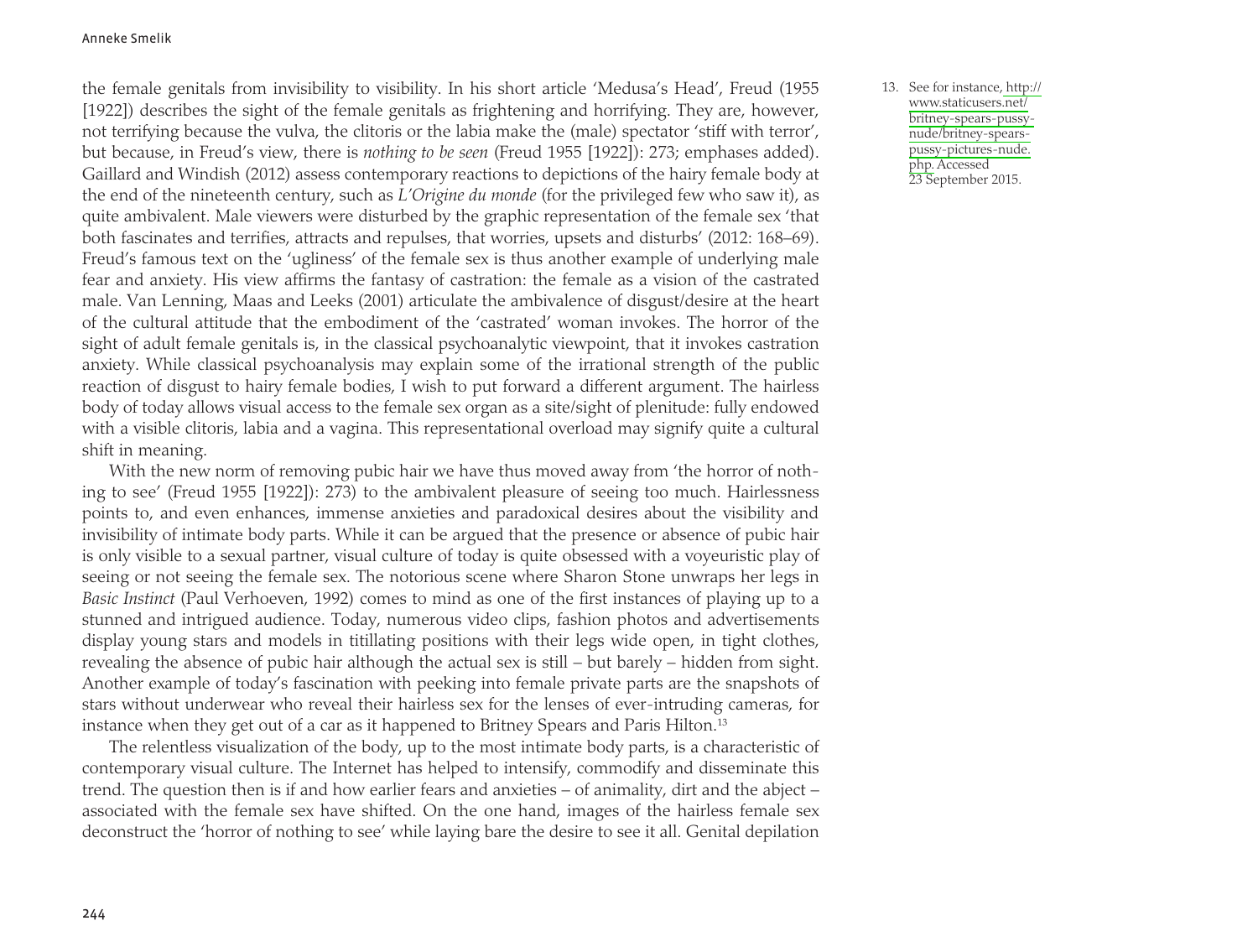allows to see the female sex organ as multiple, with a clitoris, minor and major labia, and a vagina. Hairlessness thus reveals the complexity of female genitals, or in Luce Irigaray's poetic words, as 'lips kissing one another' (1985). Hairlessness also undermines the age-old association of the hairy vulva with animality (Gaillard and Windish 2012: 172).

On the other hand, the removal of pubic hair has the contradictory effect of rendering the female body prepubescent. Some scholars have objected to waxing the vulva as a social construction of women as childlike – 'supporting women's submissiveness' (Peixoto Labre 2002: 125) – and protested the body's objectification. Schick, Rima and Calabrese argue that the absence of pubic hair, together with other characteristics of the contemporary image of women in pornography, such as invisible labia minora, narrow hips and a slim body, emulate the unattainable physique of a Barbie doll (Schick, Rima and Calabrese 2011: 79). More disturbingly, a hairless and slim body entertains a rather complex if not ambivalent relation to sexuality, as it both enhances the female body for sexual display while repressing the very signs of adult sexuality such as a curvy body and body hair. As Alice MacDonald puts it, the hairless body results in 'an erotic mix of sensual display and sexual control' (2006: 70).

The ambivalence surrounding the adult female genitals is reflected in the increase of cosmetic surgery of the labia and clitoris to make them look smaller and tighter. According to cosmetic surgeons, women bring porn pictures to their consultations as the genital model they wish to imitate in order to create a 'designer vagina' (Braun 2005: 413, Reitsma et al. 2011: 2383). However, in an ironic twist, the female sex in many soft and hard porn magazines is often digitally manipulated, editing out the labia minora and thus creating a childlike vulva (Braun 2005). The effects of such digital manipulation and even more significantly, of cosmetic interventions, is to produce a 'new "ideal vulva" image', which reproduces 'a youthful, almost pre-pubescent aesthetic'" (Braun 2005: 413). Bramwell (2002) also discovered that in fashion shoots and other pictures of tight-fitting clothes in women's glossy magazines, the external outline of the genitalia of the models are either obscured or digitalized into a smooth curve. In her view, this 'is consistent with the premise that within our culture women's genitals are seen as an "absence"' (2002: 190).

One of the ambivalences of the modern hairless body, then, is that the adult female genitals are simultaneously eroticized and infantilized, posed between the pleasure of too much to see and the horror of nothing to see, wavering between presence and absence. Visual culture negotiates and sells the image of the female body, even its most intimate parts, turning it into a spectacle of a visible commodity. The continuous exposure of images of hairless bodies creates a high level of 'sexualization' (Levy 2005) or 'pornification' (Nikunen, Paasonen, Saarenmaa 2007). It has facilitated a pornographic gaze to enter the space of daily life. This gaze renders the hairless body as always on display, potentially available for sex. Linda Williams's (1989) notion of the 'frenzy of the visible' may be helpful here to understand such a visualization of the body as a Foucauldian will to knowledge. To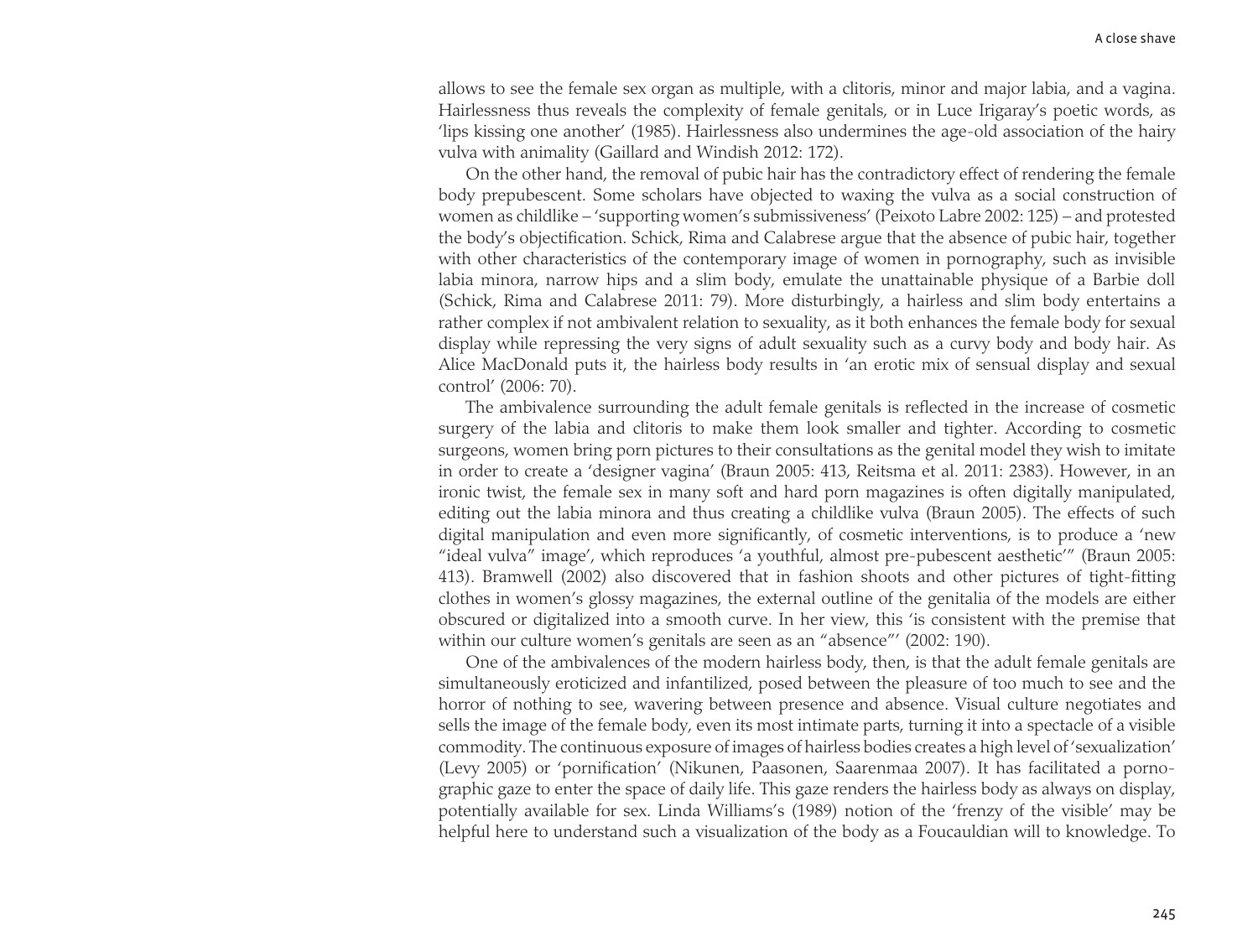make something visible is to know it and to bring it under control, i.e. to have power over it. The will to knowledge expresses itself by making something visible and increasing social control by disciplining it (Foucault 1998). The female hairless body makes the boundary between adult and child ambiguous. This ambiguity points to an anxiety surrounding adult female sexuality. Turning the most intimate parts of the female body into a spectacle is one way of allaying any fear of the dangers of sexuality. To discipline the private part of the body by making it hairless and even reshaping its form, is another way of keeping its potential sexual powers under control. The will to knowledge, implemented by technologies of the self that manipulate the body into a flawless perfection, defuses any anxiety over the force of carnal sexuality (Sobchack 2004).

#### **Conclusion**

Hairlessness is the new beauty ideal and hairiness the new taboo. Resistance to a prevailing ideal usually signifies just how strong and dominant the norm is, as we saw in the provocative images of American Apparel, *Lady Manes* by Rhiannon Schneiderman, and *Natural Beauty* by Ben Hopper. A taboo is a sociological concept; it is maintained by a society. Women in the West have shown 'community-wide complicity' (Douglas 2002: xii) in upholding the taboo on the female hairy body. The taboo nature of female hairiness can further be explained with the notion of the abject; that which is psychologically considered filthy, dirty and disgusting. 'Dirt is dangerous', writes Douglas (2002: x), and the danger conventionally lies in upholding, defending or crossing boundaries that society has set up. Body hair marks several of those boundaries: between the human body and the furry mammal, between men and women, and between adult and child. Removal of body hair sharply draws the boundary between human and furry mammal, resolutely redirecting women away from the animal realm. Removal of female body hair also re-establishes a firm(er) boundary between men and women, but this is partly nullified by the fact that men, too, resort to removing their body hair.

The third boundary I have discussed in this article is the one between adult and child. The removal of body hair, especially genital depilation, puts the female body firmly on the side of preadolescence. The removal of pubic hair points to a major ambiguity as it makes adult female genitals fully visible, uncovering them from a long history of 'nothing to see', but it does so under the sign of infantilism. Hairlessness makes a body look smooth and 'innocent'. Taken together with the practice of digital or surgical cutting away of 'excess' flesh of female external genitals, hairlessness may betray a deep-seated fear of adult sexuality. Sexuality is one of 'the great paradoxes of existence' (Douglas 2002: 148). By disciplining the materiality – hairiness – of the flesh, the paradox of adult sexuality needs to be put under control. The hair-free trend of today's beauty ideals affirms that the twenty-first-century body project is still ongoing. The achievement of hairlessness moves the body wilfully away from nature in the direction of culture and of the artificial, that is, of more control,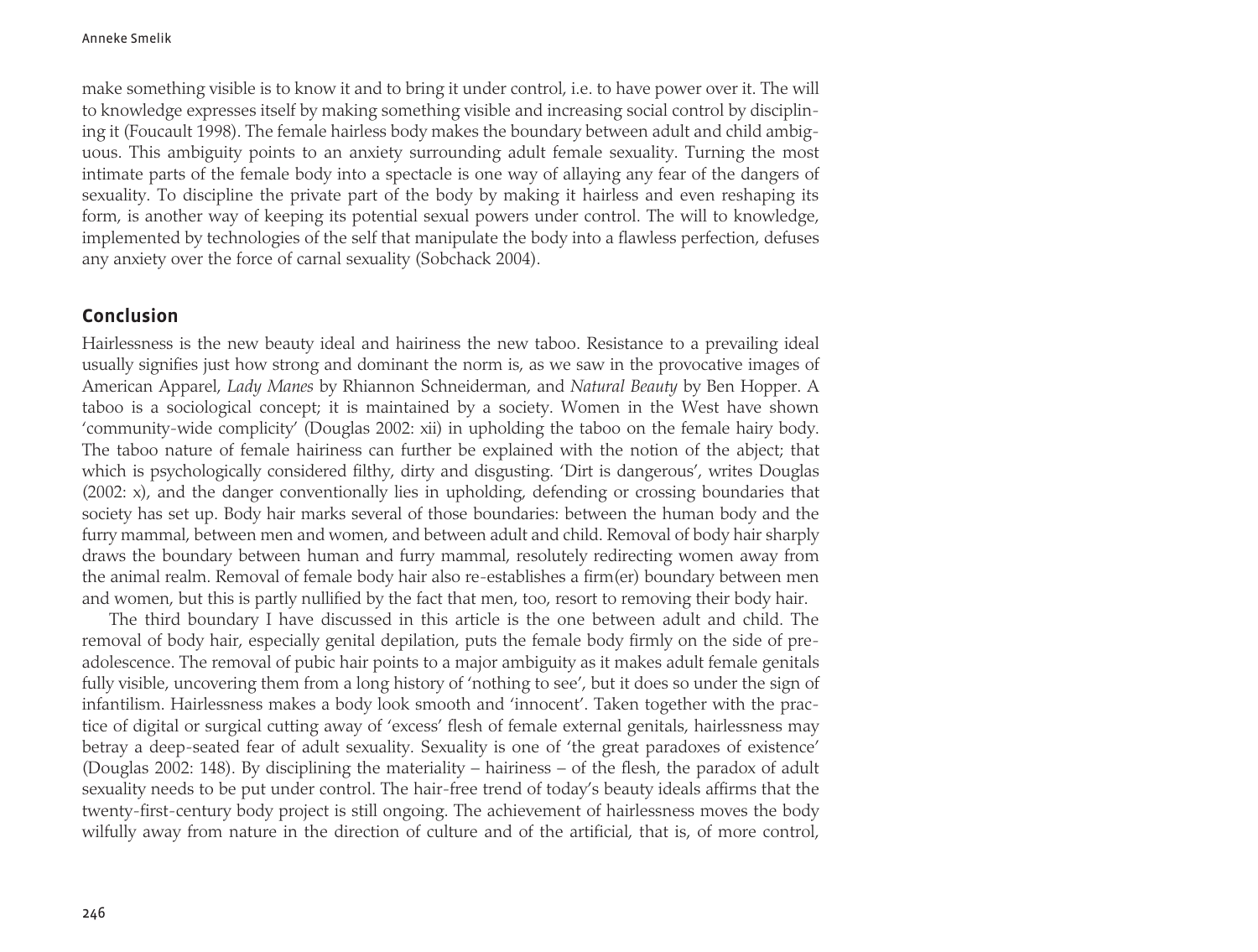perfection and manipulation. By bringing the female genitals into the visual field, contemporary culture turns the private parts of the body into a spectacle that has little to do with the embodied experience of the flesh; its pain and its pleasure (Sobchack 2004). In less than two decades the female body has become a sanitized, hairless commodity: it may be picture-perfect but its smooth contours may well deny the carnality of life as it is lived.

#### **References**

Baert, R. (2009), *Fluid Flesh: The Body, Religion and the Visual Arts*, Leuven: Leuven University Press.

- Basow, S. A. (1991), 'The hairless ideal: Women and their body hair', *[Psychology of Women Qu](http://www.ingentaconnect.com/content/external-references?article=0361-6843()15:1L.83[aid=10699847])arterly*, [15: 1, pp](http://www.ingentaconnect.com/content/external-references?article=0361-6843()15:1L.83[aid=10699847]). 83–96.
- Basow, S. A. and Braman, A. C. (1998), 'Women and body hair: Social perceptions and attitudes', *[Psychology of Women Quarterly](http://www.ingentaconnect.com/content/external-references?article=0361-6843()22:4L.637[aid=10699846])*, 22: 4, pp. 637–45.
- Boroughs, M., Cafri, G. and Thompson, J. K. (2005), 'Male body depilation: Prevalence and associated features of body hair removal', *Sex Roles*, 52: 9/10, pp. 637–44.
- Boyle, S. (2014), 'Cameron Diaz is wrong about pubic hair: The bush is not back', *The Independent*, 22 Ja[nuary, http://www.independent.co.uk/voices/comment/cameron-diaz-is-wrong-](http://www.independent.co.uk/voices/comment/cameron-diaz-is-wrong-about-pubic-hair-the-bush-is-not-back-9074722.html)about[pubic-hair-the-bush-is-not-back-907472](http://www.independent.co.uk/voices/comment/cameron-diaz-is-wrong-about-pubic-hair-the-bush-is-not-back-9074722.html)2.html. Accessed 23 September 2015.
- Bramwell, R. (2002), 'Invisible labia: The representation of female external genitals in women's magazines', *[Sexual and Relationship Therapy](http://www.ingentaconnect.com/content/external-references?article=1468-1994()17:2L.187[aid=10699845])*, 17: 2, pp. 187–90.
- Braun, V. (2005), 'In search of better sexual pleasure: Female genital cosmetic surgery', *Sexualities*, 8: 4, pp. 807–24.
- Braun, V., Tricklebank, G. and Clarke, V. (2013), '"It shouldn't stick out from your bikini at the beach": Meaning, gender, and the hairy/hairless body', *Psychology of Women Quarterly*, 37: 4, pp. 478–93.
- Church Gibson, P. (2013), 'Fashion, fears and ageing: Contradictions and complexity across the media', in S. Bruzzi and P. Church Gibson (eds), *Fashion Cultures Revisited: Theories, Explorations and Analysis*, London: Routledge, pp. 322–37.
- Cooper, W. (1971), *Hair: Sex, Society, Symbolism*, London: Aldus Books.
- Daily Mail Reporter (2008), 'Nice pout Ann Robinson, shame about the hairy armpits', *The Daily Mail*[, 8 May, http://www.dailymail.co.uk/tvshowbiz/article-1018658/Nice-pout-Anne-Ro](http://www.dailymail.co.uk/tvshowbiz/article-1018658/Nice-pout-Anne-Robinson-shame-hairy-armpits.html)binson[shame-hairy-armpi](http://www.dailymail.co.uk/tvshowbiz/article-1018658/Nice-pout-Anne-Robinson-shame-hairy-armpits.html)ts.html. Accessed 23 September 2015.
- DeMaria, A. and Berenson, A. (2013), 'Prevalence and correlates of pubic hair grooming among lowincome Hispanic, black, and white women', *Body Image*, 10: 2, pp. 226–31.

↔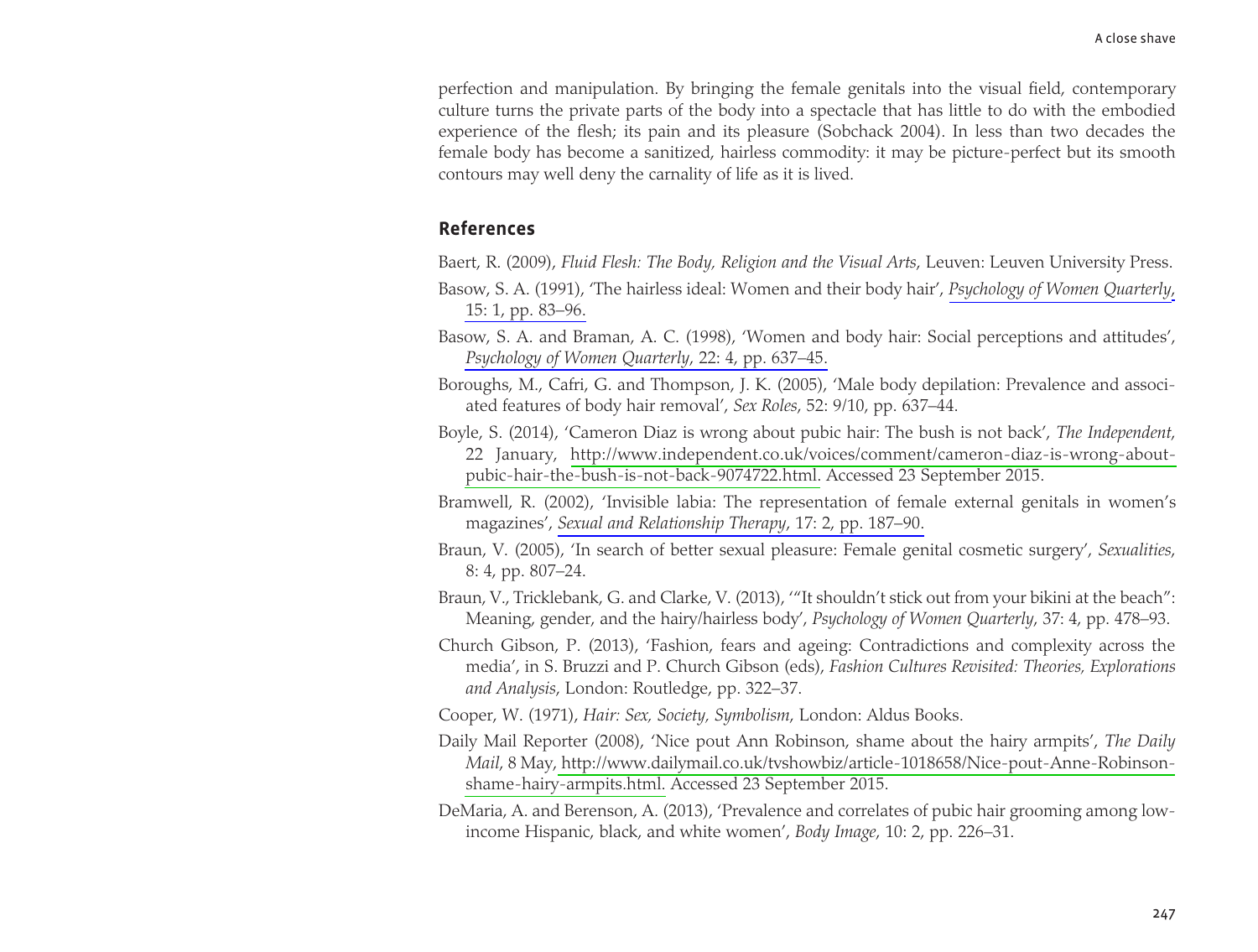- Diaz, C. and Bark, S. (2014), *The Body Book: Feed, Move, Understand and Love Your Amazing Body*, New York: Harper Collins.
- Douglas, M. (2002 [1966]), *Purity and Danger*, London and New York: Routledge.
- Entwistle, J. (2000), *The Fashioned Body: Fashion, Dress and Modern Social Theory*, Cambridge: Polity.
- Featherstone, M. (1991), 'The body in consumer society', in M. Featherstone, M. Hepworth and B. Turner (eds), *The Body: Social Process and Cultural Theory*, London: Sage.
- Foucault, M. (1988), *Technologies of the Self: A Seminar with Michel Foucault*, in L. Martin, H. Gutman and P. Hutton (eds), Boston: University of Massachusetts Press.
- Foucault, M. (1998), *Discipline & Punish: The Birth of the Prison* (trans. A. Sheridan), New York: Vintage books.
- Freud, S. (1955 [1922]), 'Medusa's head', in J. Strachey (ed.), *Standard Edition of the Complete Psychological Works of Sigmund Freud* (trans. under editorship of J. Strachey), Vol. XVIII, London: Hogarth, pp. 273–74.
- Gaillard, F. and Windish, C. (2012), 'Naked, but hairy: Women and misogyny in Fin de Siècle representations', *South Central Review*, 29: 3, pp. 163–76.
- Gray, Danielle (2014), 'Is the 'vafro' the newest trend in the bikini area?'. *Styleblazer*, 21 February, [http://styleblazer.com/222924/vafro-newest-trend-bikin](http://styleblazer.com/222924/vafro-newest-trend-bikini-area/)i-area/. Accessed 23 September 2015.
- Hall, S. (1997), *Representation*, London: Sage.
- Herbenick, D., Schick V., Reece M., Sanders S. and Fortenberry, J. D. (2010), 'Pubic hair removal among women in the United States: Prevalence, methods, and characteristics', *Journal of Sexual Medicine*, 10: 3, pp. 678–85.
- Herzig, R. (2015), *Plucked: A History of Hair Removal*, New York and London: New York University Press.
- Hess, A. (2013), 'For women, a new look down under', *The New York Times Style Magazine*, 1 Dec[ember, http://tmagazine.blogs.nytimes.com/2013/12/01/on-beauty-for-women-](http://tmagazine.blogs.nytimes.com/2013/12/01/on-beauty-for-women-a-new-look-down-under/?_php=true&_type=blogs&_r=1)a-new[look-down-under/?\\_php=true&\\_type=blogs](http://tmagazine.blogs.nytimes.com/2013/12/01/on-beauty-for-women-a-new-look-down-under/?_php=true&_type=blogs&_r=1)&\_r=1. Accessed 23 September 2015.
- Hiltebeitel, A. and Miller, B. D. (1998), *Hair: Its Power and Meaning in Asian Cultures*, Albany: State University of New York Press.
- Hollander, A. (1993), *Seeing through Clothes*, Berkeley: California University Press.
- Hope, C. (1982), 'Caucasian female body hair and American culture', *Journal of American culture*, 5: 1, pp. 93–99.

↔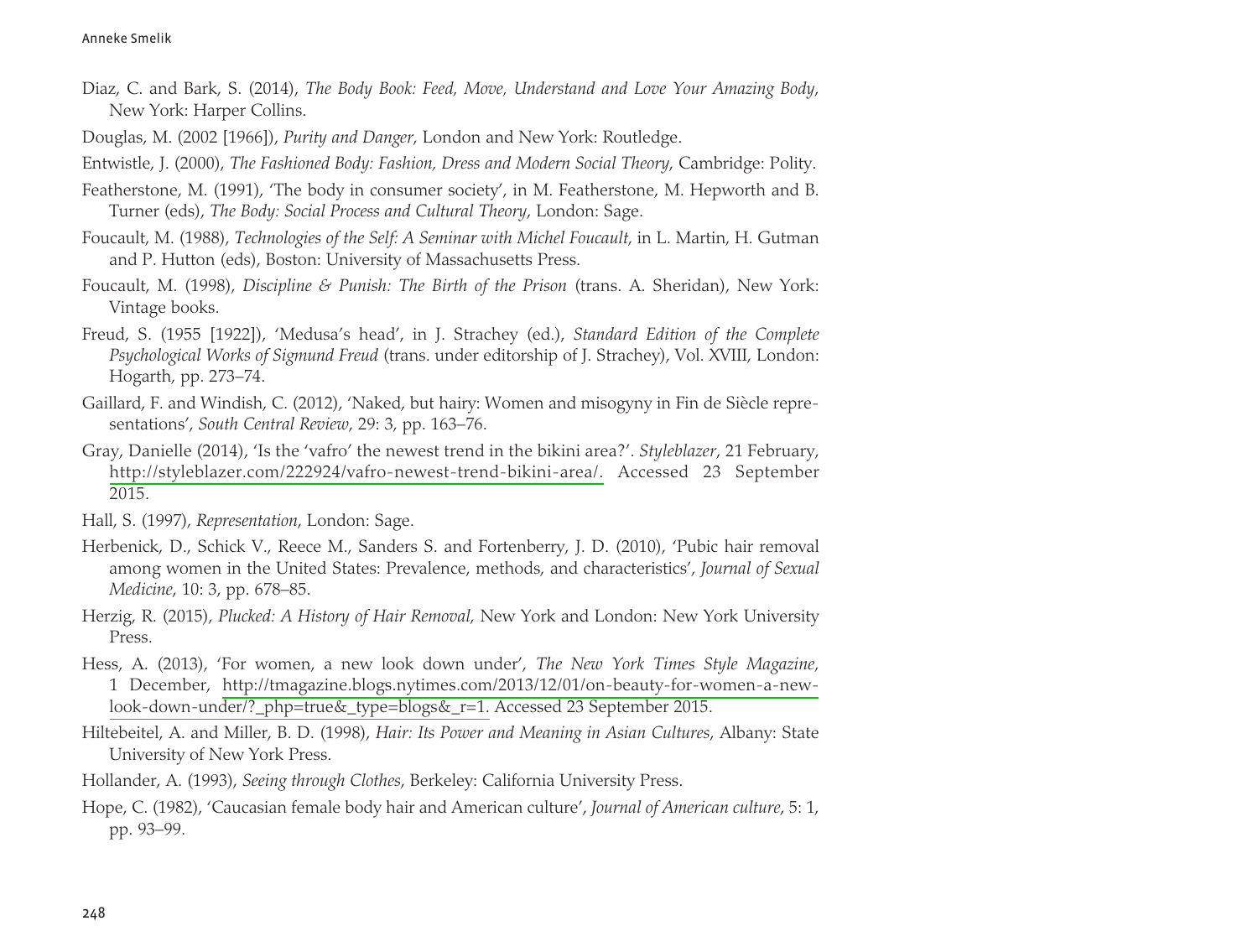- Hopper, B. (2014), 'Striking photos aim to redefine "natural" female beauty', *Huffington Post*, 7 April, [http://www.huffingtonpost.com/2014/04/07/ben-hopper-photos-natural-beauty\\_n\\_51](http://www.huffingtonpost.com/2014/04/07/ben-hopper-photos-natural-beauty_n_5104969.html?utm_hp_ref=women&ir=Women)04969. [html?utm\\_hp\\_ref=women&ir=W](http://www.huffingtonpost.com/2014/04/07/ben-hopper-photos-natural-beauty_n_5104969.html?utm_hp_ref=women&ir=Women)omen. Accessed 23 September 2015.
- Irigaray, L. (1985), *This Sex Which is Not One* (trans. C. Porter and C. Burke), Ithaca: Cornell University Press.
- Kristeva, J. (1982), *Powers of Horror: An Essay on Abjection* (trans. L. S. Roudiez), New York: Columbia University Press.
- Leach, E. R. (1958), 'Magical hair', *Journal of the Royal Anthropological Institute of Great Britain and Ireland*, 88: 2, pp. 147–64.
- Lesnik-Oberstein, K. (ed.) (2006), *The Last Taboo: Women and Body Hair*, Manchester and New York: Manchester University Press.
- Levy, A. (2005), *Female Chauvinist Pigs: Women and the Rise of Raunch Culture*, New York: Free Press.
- Manniheim, R. (2012), 'Gillette drops porn star who refused to shave pubic hair', *Yellow Daily News*, 19 J[anuary, http://www.tydn.com/2012/01/gillette-drops-porn-star-who-refused-](http://www.tydn.com/2012/01/gillette-drops-porn-star-who-refused-to.html)to.html. Accessed 23 September 2015.
- Martins, Y., Tiggemann, M. and Churchett, L. (2008), 'Hair today, gone tomorrow: A comparison of body hair removal practices in gay and heterosexual men', *Body Image*, 5: 3, pp. 312–16.
- MacDonald, A. (2006), 'Hairs on the lens: Female body hair on the screen', in K. Lesnik-Oberstein (ed.), *The Last Taboo: Women and Body Hair*, Manchester and New York: Manchester University Press, pp. 66–82.
- Morris, D. (1967), *The Naked Ape: A Zoologist's Study of the Human Animal*, London: Jonathan Cape. Mulvey, L. (1989), *Visual and Other Pleasures*, London: Macmillan.
- Nikunen, K., Paasonen, S., Saarenmaa, L. (eds) (2007), *Pornification: Sex and Sexuality in Media Culture*, Oxford: Berg.
- Nochlin, L. (1986), 'Courbet's "L'origine du monde": The Origin without an Original', *October*, 37, pp. 76–86.
- Peixoto Labre, M. (2002), 'The Brazilian wax: New hairlessness norm for women?', *Journal of Communication Inquiry*, 26: 2, pp. 113–32.
- Ramsey S., Sweeney C., Fraser M. and Oades G. (2009), 'Pubic hair and sexuality: A review', *Journal of Sexual Medicine*, 6, pp. 2102–10.
- Reitsma, W., Mourits, M., Koning, M., Pascal, A., and van der Lei, B. (2011), 'No (wo)man is an island: The influence of physicians' personal predisposition to labia minora appearance on their clinical decision making: A cross-sectional survey', *Journal of Sexual Medicine*, 8, pp. 2377–85.

⊕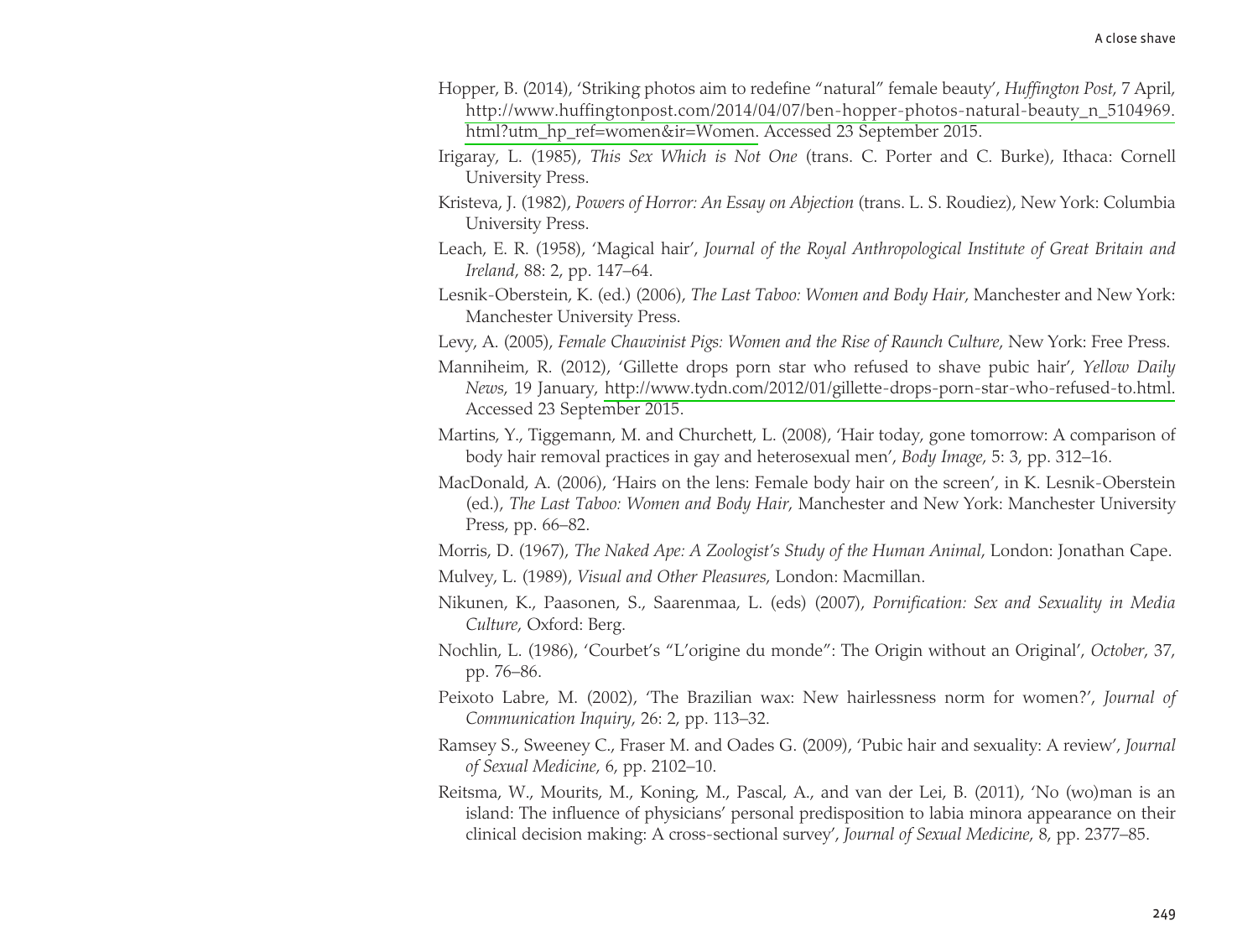Ripley, C. (2002), 'Pubic relations', *Observer Magazine*, Sunday 14 April.

Rose, G. (2012), *Visual Methodologies: An Introduction to Researching with Visual Materials*, 3rd ed., London: Sage.

S[anti](http://styleblazer.com/author/dsantiago/)ago, D. (2014), 'Cameron Diaz thinks you should keep your body hair', *Styleblazer*, 23 January, [http://styleblazer.com/213129/cameron-diaz-bod](http://styleblazer.com/213129/cameron-diaz-body-hair/)y-hair/. Accessed 23 September 2015.

- Schick, V. R., Rima B. N. and Calabrese S. K. (2011), 'E*vulva*lution: The portrayal of women's external genitalia and physique across time and the current Barbie Doll ideals', *Journal of Sex Research*, 48: 1, pp. 74–81.
- 'Sex and another City' (2000), John David Coles, Dir., *Sex and the City*, Season 3, Episode 14, 17 September, HBO.

Sherrow, V. (2006), *Encyclopedia of Hair*, Westport: Greenwood Press.

Shilling, C. (2013 [1993]), *The Body and Social Theory*, 3rd ed., London: Sage.

Simpson, M. (2002), 'Meet the metrosexual', *Salon*, [22 July, http://www.salon.com/2002](http://www.salon.com/2002/07/22/metrosexual/)/07/22/ [metro](http://www.salon.com/2002/07/22/metrosexual/)sexual/. Accessed 23 September 2015.

Sobchack, V. (2004), *Carnal Thoughts, Embodiment and Moving Image Culture*, Berkeley: University of California Press.

Spencer, M. (2003), 'Why can't we just let our hair down?', *The Guardian*, Thursday January 23, p. 23.

Stampler, L. (2014), 'American Apparel's mannequin pubic hair: More stunt than statement', *Time*, 14 J[anuary, http://newsfeed.time.com/2014/01/17/american-apparels-mannequin-pub](http://newsfeed.time.com/2014/01/17/american-apparels-mannequin-pubic-hair-more-stunt-than-statement/)ic-hair[more-stunt-than-state](http://newsfeed.time.com/2014/01/17/american-apparels-mannequin-pubic-hair-more-stunt-than-statement/)ment/. Accessed 23 September 2015.

Tiggemann, M. and Hodgson, S. (2008), 'The hairlessness norm extended: Reasons for and predictors of women's body hair removal at different body sites', *Sex Roles*, 59: 11–12, pp. 889–97.

Tiggemann, M. and Kenyon, S. (1998), 'The hairlessness norm: The removal of body hair in women', *Sex Roles*[, 39: 11, pp.](http://www.ingentaconnect.com/content/external-references?article=0360-0025()39:11L.873[aid=10699854]) 873–85.

Tiggemann, M. and Lewis, C. (2004), 'Attitudes toward women's body hair: Relationship with disgust sensitivity', *[Psychology of Women Quarterly](http://www.ingentaconnect.com/content/external-references?article=0361-6843()28:4L.381[aid=10699853])*, 28: 4, pp. 381–87.

Toerien, M. and Wilkinson, S. (2003), 'Gender and body hair: Constructing the feminine woman', *[Women's Studies International Forum](http://www.ingentaconnect.com/content/external-references?article=0277-5395()26:4L.333[aid=10699852])*, 26: 4, pp. 333–44.

—— (2004), 'Exploring the depilation norm: A qualitative questionnaire study of women's body hair removal', *[Qualitative Research in Psychology](http://www.ingentaconnect.com/content/external-references?article=1478-0887()1:1L.69[aid=10390459])*, 1: 1, pp. 69–92.

Toerien, M., Wilkinson, S., Choi, P. (2005), 'Body hair removal: The mundane production of normative femininity', *Sex Roles*, 52: 5/6, pp. 399–406.

₩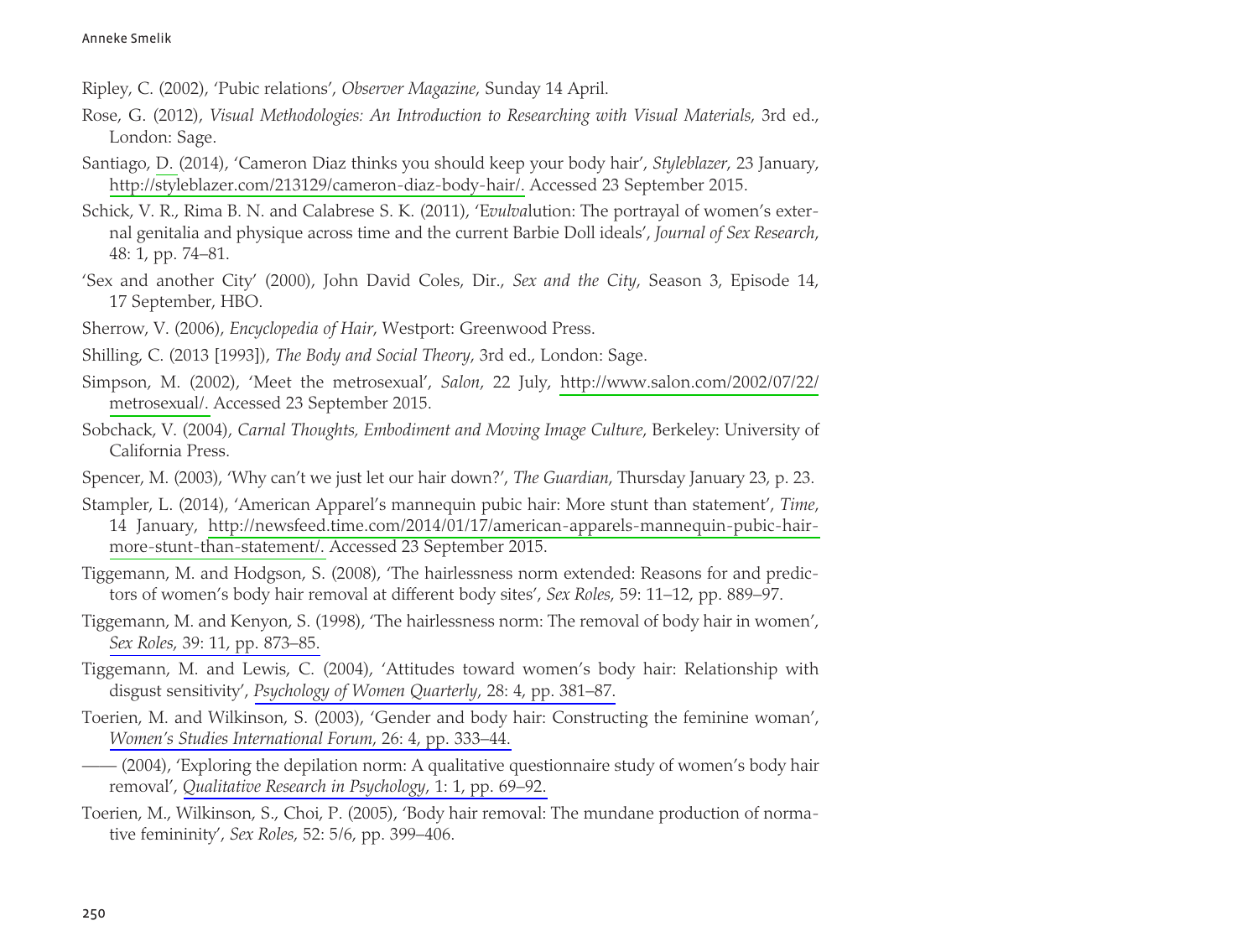- Tondeur, L. (2006), 'Responses to Eagleton's after theory', in K. Lesnik-Oberstein (ed.), *The Last Taboo: Women and Body Hair*, Manchester and New York: Manchester University Press, pp. 48–65.
- Trager, J. (2006), 'Pubic hair removal: Pearls and pitfalls', *Journal of Pediatric Adolescent Gynecology*, 19, pp. 117–23.
- 'Two Tonys' (2004), Timothy Van Patten, Dir., *The Sopranos*, Season 5, Episode 1, 7 March, HBO.
- Van Lenning, A., Maas S. and Leeks, W. (2001), 'Is womanliness nothing but a masquerade? An analysis of the movie *The Crying Game*', in E. Tseëlon (ed.), *Masquerade & Identities: Essays on Gender, Sexuality and Marginality*, London: Routledge, pp. 83–97.
- Vernon, P. (2006), 'Plucking hell: Why are women obsessed with body hair?', *Observer Woman*, January, pp. 38–41.
- Williams, L. (1989), *Hard Core: Power, Pleasure and the 'Frenzy of the Visible'*, Berkeley: University of California Press.
- Williams, L. (2008), *Screening Sex*, Durham and London: Duke University Press.

#### **Suggested citation**

Smelik, A. (2015), 'A close shave: The taboo on female body hair', *Critical Studies in Fashion & Beauty,* 6: 2, pp. 2[33–251, doi: 10.1386/csfb.6.](http://dx.doi.org/10.1386/csfb.6.2.233_1)2.233\_1

#### **Contributor details**

Anneke Smelik is Professor of Visual Culture on the Katrien van Munster chair at the Radboud University Nijmegen (Netherlands), where she is coordinator of the MA programme 'Creative Industries'. She published widely on identity, body, memory and technology in cinema, videoclips, digital art, and fashion. Her most recent books include *Delft Blue to Denim Blue. Contemporary Dutch Fashion* (forthcoming 2016); *Thinking Through Fashion. A Guide to Key Theorists; Performing Memory in Art and Popular Culture*; and a book in Dutch on cyborgs in popular culture. Anneke Smelik is project leader of the research programme 'Crafting Wearables; Fashionable Technology' (2013– 2018), funded by the Netherlands Organization for Scientific Resear[ch. See www.annekesm](http://www.annekesmelik.nl)elik.nl.

Anneke Smelik has asserted her right under the Copyright, Designs and Patents Act, 1988, to be identified as the author of this work in the format that was submitted to Intellect Ltd.